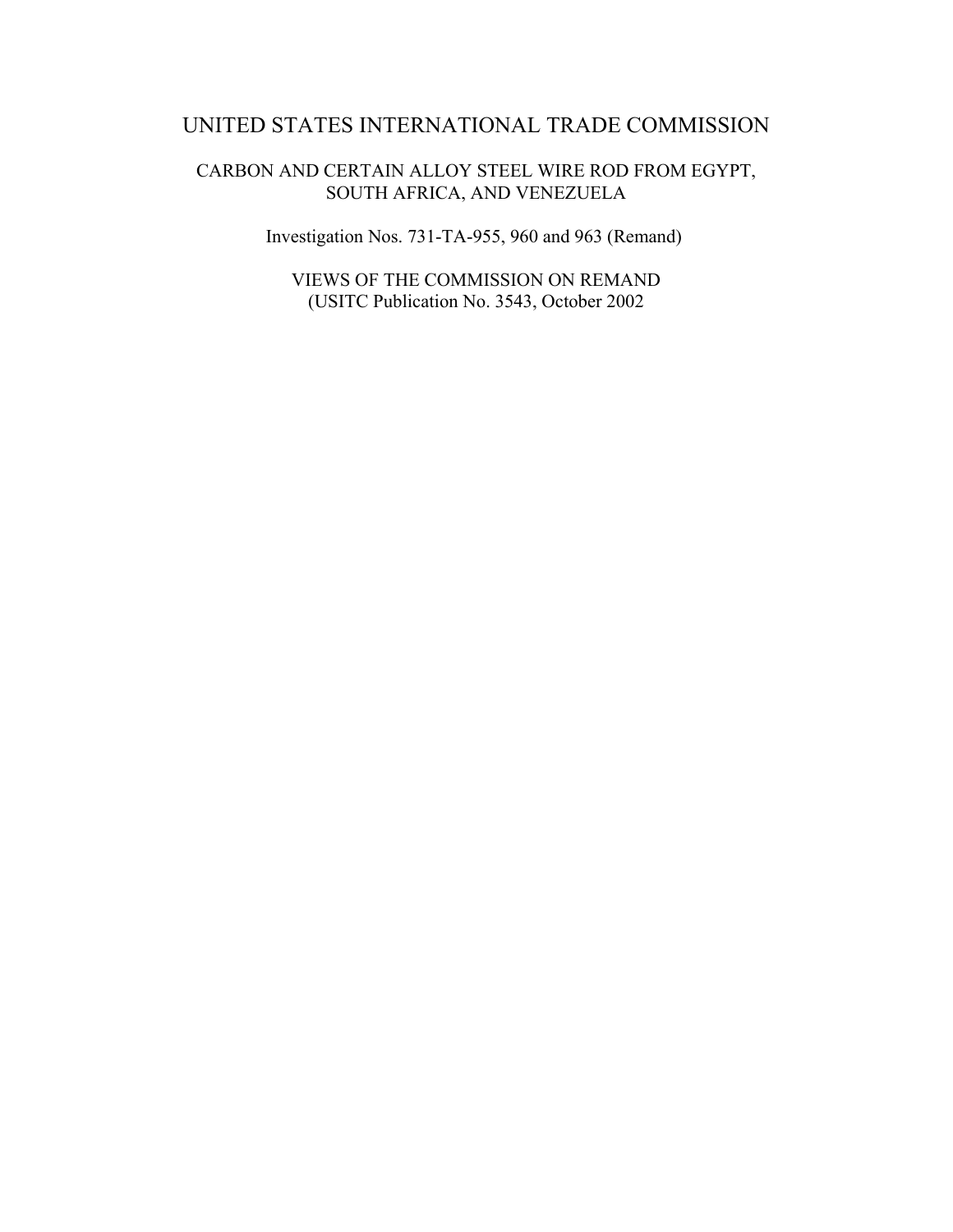# **TABLE OF CONTENTS**

|     |                                                                                                                                                     | <b>PAGE</b> |
|-----|-----------------------------------------------------------------------------------------------------------------------------------------------------|-------------|
|     |                                                                                                                                                     |             |
| I.  |                                                                                                                                                     |             |
| II. | THE LEGAL STANDARD FOR PRELIMINARY DETERMINATIONS  6                                                                                                |             |
| Ш.  |                                                                                                                                                     |             |
| IV. |                                                                                                                                                     |             |
| V.  |                                                                                                                                                     |             |
|     | A.                                                                                                                                                  |             |
|     | <b>B.</b>                                                                                                                                           |             |
|     | $\mathbf{C}$ .                                                                                                                                      |             |
|     | D.                                                                                                                                                  |             |
|     | E.                                                                                                                                                  |             |
|     | F.                                                                                                                                                  |             |
| VI. | <b>REASONABLE INDICATION OF MATERIAL INJURY BY</b><br><b>REASON OF ALLEGEDLY LTFV SUBJECT IMPORTS</b><br>FROM EGYPT, SOUTH AFRICA AND VENEZUELA  19 |             |
|     | A.                                                                                                                                                  |             |
|     | <b>B.</b>                                                                                                                                           |             |
|     | $C_{\bullet}$                                                                                                                                       |             |
|     | D.                                                                                                                                                  |             |
|     |                                                                                                                                                     |             |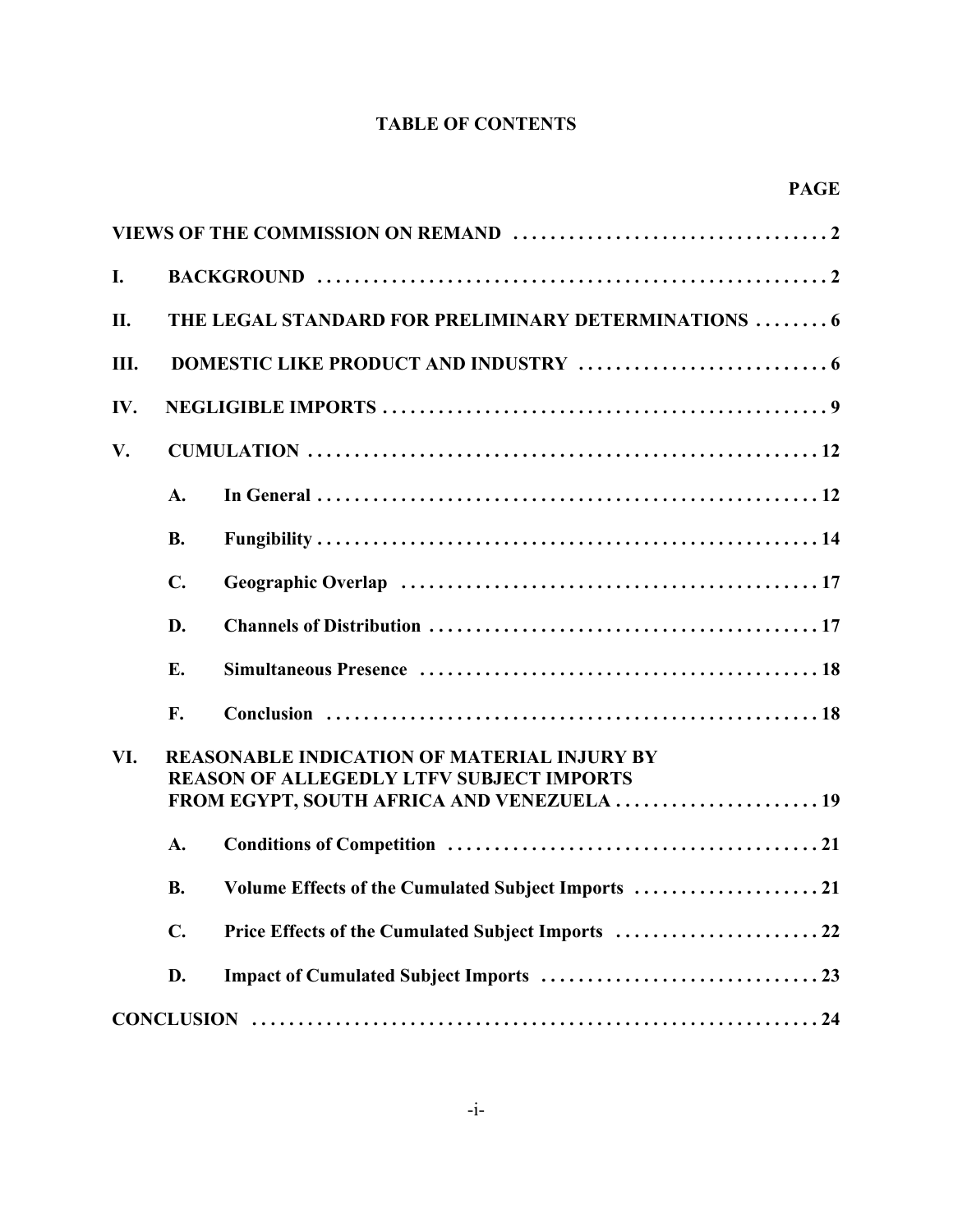On October 12, 2001, the Commission determined that imports of carbon and certain alloy steel wire rod ("wire rod") from Egypt, South Africa and Venezuela that were allegedly sold in the United States at less than fair value were negligible, and terminated the investigations with respect to those countries.<sup>12</sup> Those determinations were appealed to the U.S. Court of International Trade. On June 20, 2002, the Court remanded the Commission's negligibility determinations regarding Egypt, South Africa and Venezuela, ordering the Commission to reconsider its terminations given the modified scope in Commerce's antidumping duty investigation regarding wire rod from Germany dated April 10, 2002.<sup>3</sup> On remand, pursuant to the Court's Order, the Commission finds that imports of wire rod from Egypt, South Africa and Venezuela are not negligible, and that there is a reasonable indication that an industry in the United States is materially injured by reason of imports of wire rod from Egypt, South Africa and Venezuela that are allegedly sold in the United States at less than fair value.

<sup>&</sup>lt;sup>1</sup>Carbon and Certain Alloy Steel Wire Rod from Brazil, Canada, Egypt, Germany, Indonesia, Mexico, Moldova, South Africa, Trinidad and Tobago, Turkey, Ukraine, and Venezuela, Inv. Nos. 701-TA-417-421 and 731-TA-953-963, USITC Pub. 3456 (Oct. 2001) ("Preliminary Determinations").

<sup>2</sup> Commissioner Bragg found in the Preliminary Determinations that subject imports of wire rod from Egypt, South Africa, and Venezuela would imminently exceed the statutory negligibility threshold, and made affirmative threat determinations with respect to those imports. Commissioner Bragg joins in these Views on remand.

<sup>&</sup>lt;sup>3</sup>Co-Steel Raritan, et. al. v. United States, Court No. 01-00955, Slip Op. 02-59 (June 20, 2002)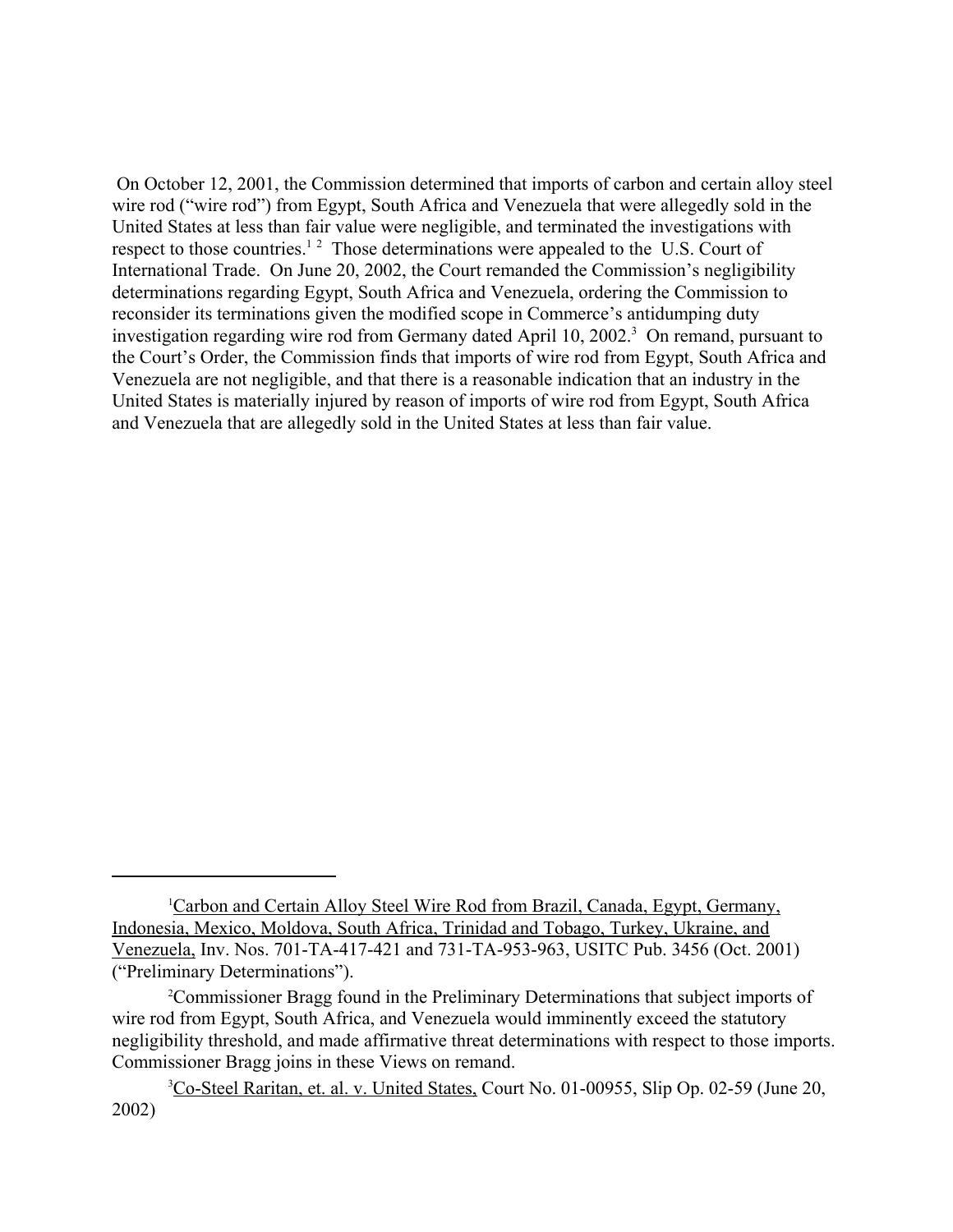#### **VIEWS OF THE COMMISSION ON REMAND**

By Opinion and Order dated June 20, 2002,<sup>4</sup> Judge Thomas J. Aquilino, Jr. of the U.S. Court of International Trade (the "Court") remanded the Commission's negligibility determinations and consequent terminations of investigations regarding Egypt, South Africa, and Venezuela in Carbon and Certain Alloy Steel Wire Rod from Brazil, Canada, Egypt, Germany, Indonesia, Mexico, Moldova, South Africa, Trinidad and Tobago, Turkey, Ukraine, and Venezuela for further consideration based on a modification of the scope of investigation issued by the Department of Commerce ("Commerce") on April 10, 2002. Based on the record in these remand investigations, and pursuant to the Court's Order, the Commission finds that imports from Egypt, South Africa, and Venezuela are not negligible, and that there is a reasonable indication that an industry in the United States is materially injured by reason of imports of carbon and certain alloy steel wire rod ("wire rod") from Egypt, South Africa, and Venezuela that are allegedly sold in the United States at less than fair value ("LTFV").

## **I. BACKGROUND**

In October 2001, the Commission determined the imports of wire rod from Egypt, South Africa, and Venezuela that were allegedly sold in the United States at LTFV were negligible and terminated the investigations with respect to those countries.<sup>56</sup> Petitioners appealed the

<sup>&</sup>lt;sup>4</sup>Co-Steel Raritan, et. al. v. United States, Court No. 01-00955, Slip Op. 02-59 (June 20, 2002) ("Opinion").

<sup>&</sup>lt;sup>5</sup>Carbon and Certain Alloy Steel Wire Rod from Brazil, Canada, Egypt, Germany, Indonesia, Mexico, Moldova, South Africa, Trinidad and Tobago, Turkey, Ukraine, and Venezuela Inv. Nos. 701-TA-417-421 and 731-TA-953-963, USITC Pub. 3456 (Oct.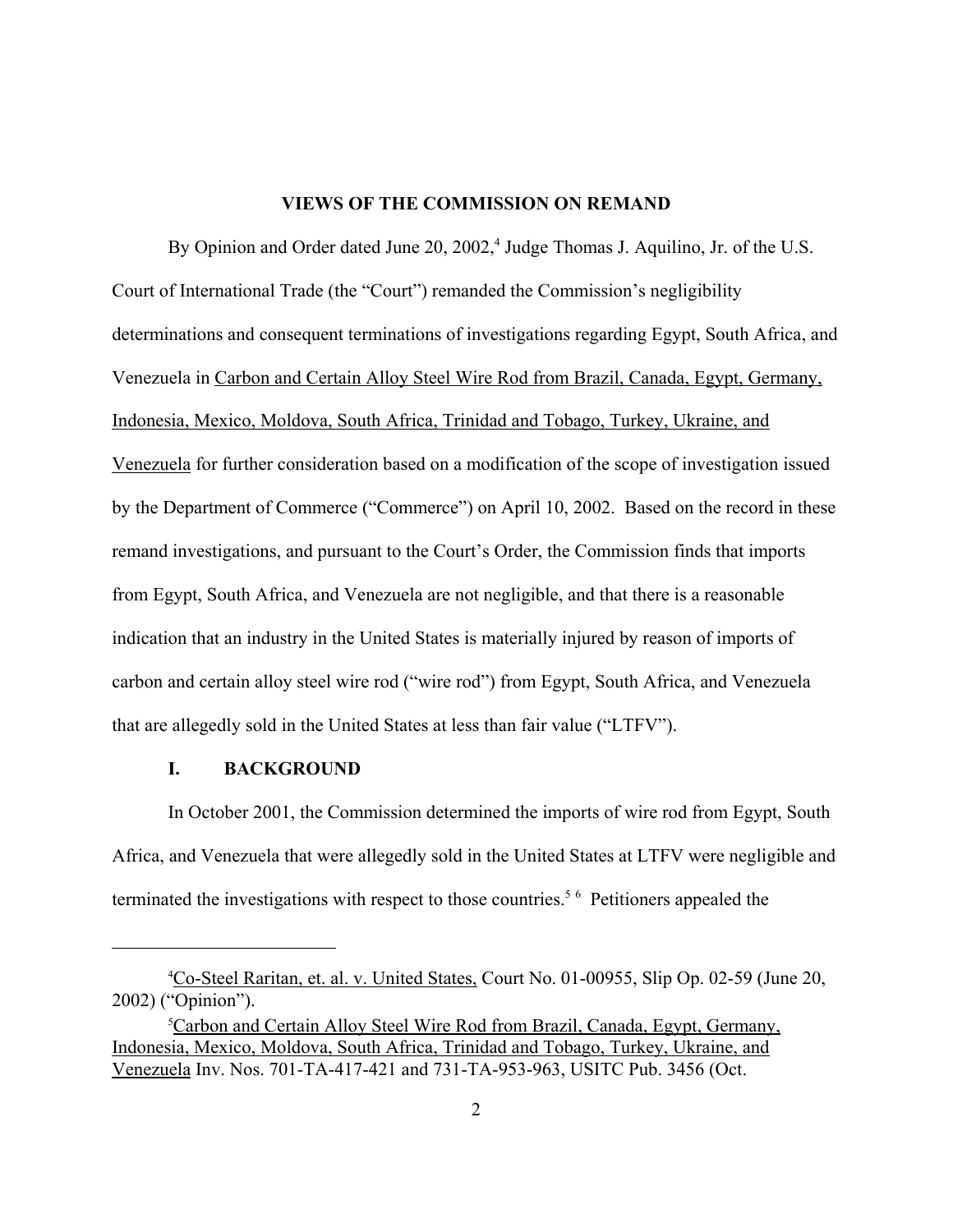Commission's negligibility determinations to the Court.<sup>7</sup>

On June 20, 2002, the Court remanded the Commission's negligibility determinations regarding Egypt, South Africa, and Venezuela to the Commission, ordering the Commission to reconsider its terminations given the modified scope in Commerce's antidumping duty investigation regarding wire rod from Germany, dated April 10, 2002.<sup>8</sup> The Court noted that in the Commission's Preliminary Determinations, it found, based on official import statistics, that the share of imports from Germany constituted 3.1 percent of total imports for the period August 2000 to July 2001, but that percentage was computed prior to the modification of the scope of the investigation. The Court also stated that Petitioners had argued "from the beginning that any such amendment would reduce the German percentage to less than three percent and thereby

<sup>2001)(&</sup>quot;Preliminary Determinations" or "USITC Pub. 3456") at 7-11. Notice of the Commission's preliminary determinations were published in the Federal Register at 66 Fed. Reg. 54539 (Oct. 29, 2001).

<sup>6</sup> Commissioner Bragg found in the Preliminary Determinations that subject imports of wire rod from Egypt, South Africa, and Venezuela would imminently exceed the statutory negligibility threshold, and made affirmative threat determinations with respect to those imports. Commissioner Bragg joins in these Views on remand as explained in footnote 18.

<sup>&</sup>lt;sup>7</sup>See Summons filed in the Court by Petitioners on October 30, 2001.

<sup>8</sup> 67 Fed. Reg. 17384, 17385 (Apr. 10, 2002). Although the Court cited only to the modified scope of investigations for Germany, Commerce made similar modifications to the scope of investigations for all antidumping duty and countervailing duty wire rod investigations currently underway covering Brazil, Canada, Germany, Indonesia, Mexico, Moldova, Trinidad and Tobago, Turkey, and Ukraine. See 67 Fed. Reg. 17367, 17367-68 (Apr. 10, 2002) (Ukraine); 67 Fed. Reg. 17379, 17380-17381 (Apr. 10, 2002) (Trinidad and Tobago); 67 Fed. Reg. 17389, 17390-17391 (Apr. 10, 2002) (Canada); 67 Fed. Reg. 18165, 18167 (Apr. 15, 2002) (Brazil); 67 Fed. Reg. 17374, 17375-17376 (Apr. 10, 2002) (Indonesia); 67 Fed. Reg. 17384, 17385 (Apr. 10, 2002) (Germany); 67 Fed. Reg. 17397, 17397-17398 (Apr. 10, 2002)(Mexico); 67 Fed. Reg. 17401, 17402 (Apr. 10, 2002) (Moldova). 67 Fed. Reg. 12524 (Mar. 19, 2002) (Countervailing duty investigations are aligned with the antidumping duty investigations and have the same scope).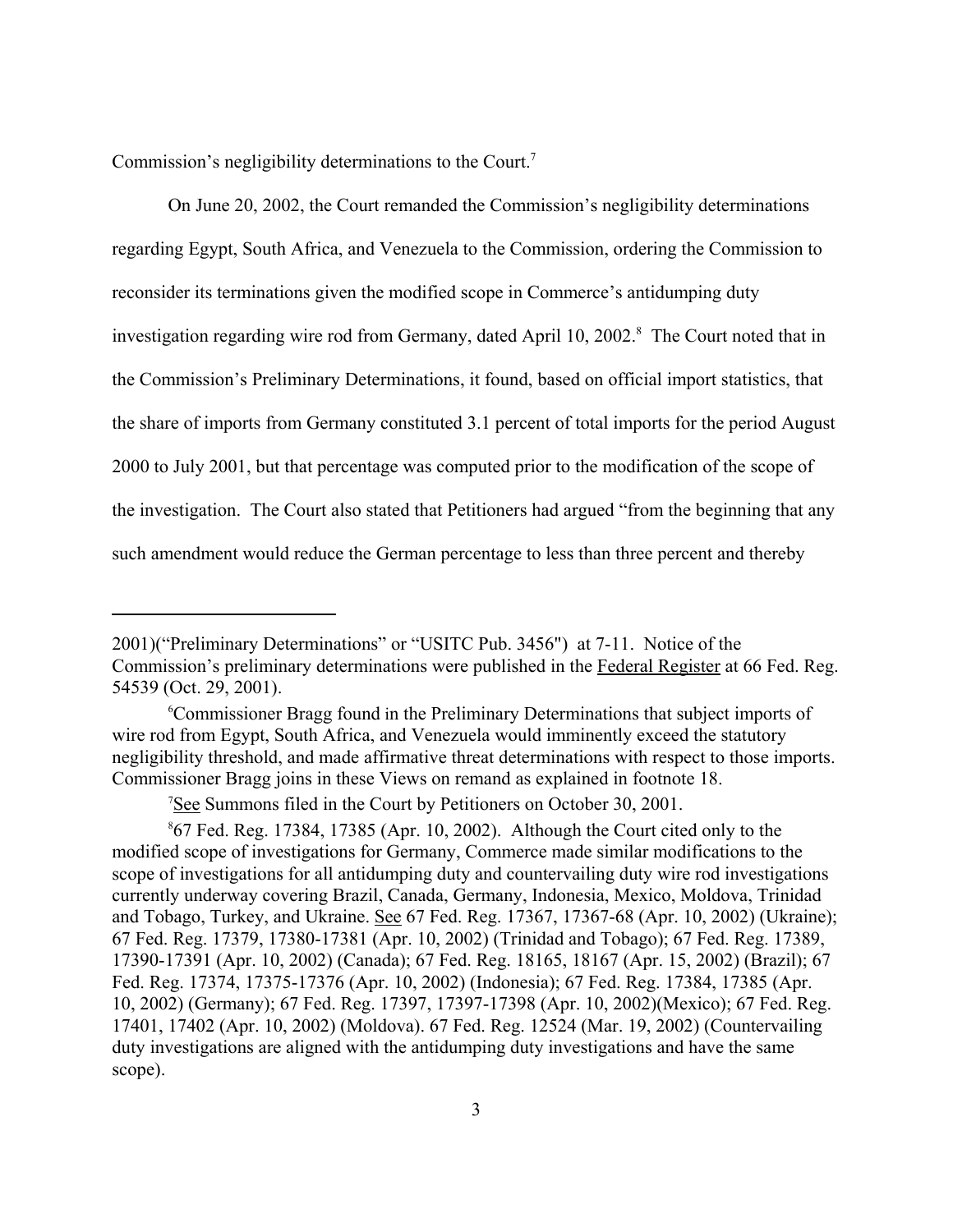require aggregation of that country's then-negligible number" with that of Egypt, South Africa, and Venezuela.<sup>9</sup> The Court noted that the Commission had been left to consider the matter "on the run," based on Petitioners' good-faith estimate, and noted that the law disfavored speculation, but that it also favored affirmative preliminary determinations of material injury or the threat thereof.<sup>10</sup> The Court found that it had no way "now" of finally resolving these circumstances, and that it could not completely overlook the modified scope. The Court therefore remanded the negligibility determinations to the Commission.<sup>11</sup>

The Commission filed a Motion for Reconsideration and Stay in the Court on July 22, 2002, that stated our objections to the Court's Opinion and Order on Remand. With that motion, we argued that requiring the Commission to consider post-determination developments jeopardizes the finality of preliminary determinations, finality that is necessary for an orderly administration of Title VII.<sup>12</sup> In particular, the Commission expressed its concern about allowing last minute scope modification requests to disrupt the orderly conduct of investigations. <sup>13 14</sup> On

<sup>9</sup> Opinion at 17.

 $10$ Opinion at 14-15.

<sup>&</sup>lt;sup>11</sup>Opinion at 18.

<sup>&</sup>lt;sup>12</sup>The Commission also argued that it should not be required to defer to requests for scope modifications, noting that Commerce's ultimate scope modification differed from petitioner's request.

<sup>&</sup>lt;sup>13</sup>As discussed in our Preliminary Determinations, Petitioners filed a letter on October 9, 2001 ("October 9, 2001 Letter") to the Commission arguing that its attached October 9, 2001 request to Commerce for a scope amendment required the Commission to find that all subject countries were non-negligible, including Egypt, South Africa, and Venezuela. USITC Pub. 3456 at 9, n.41.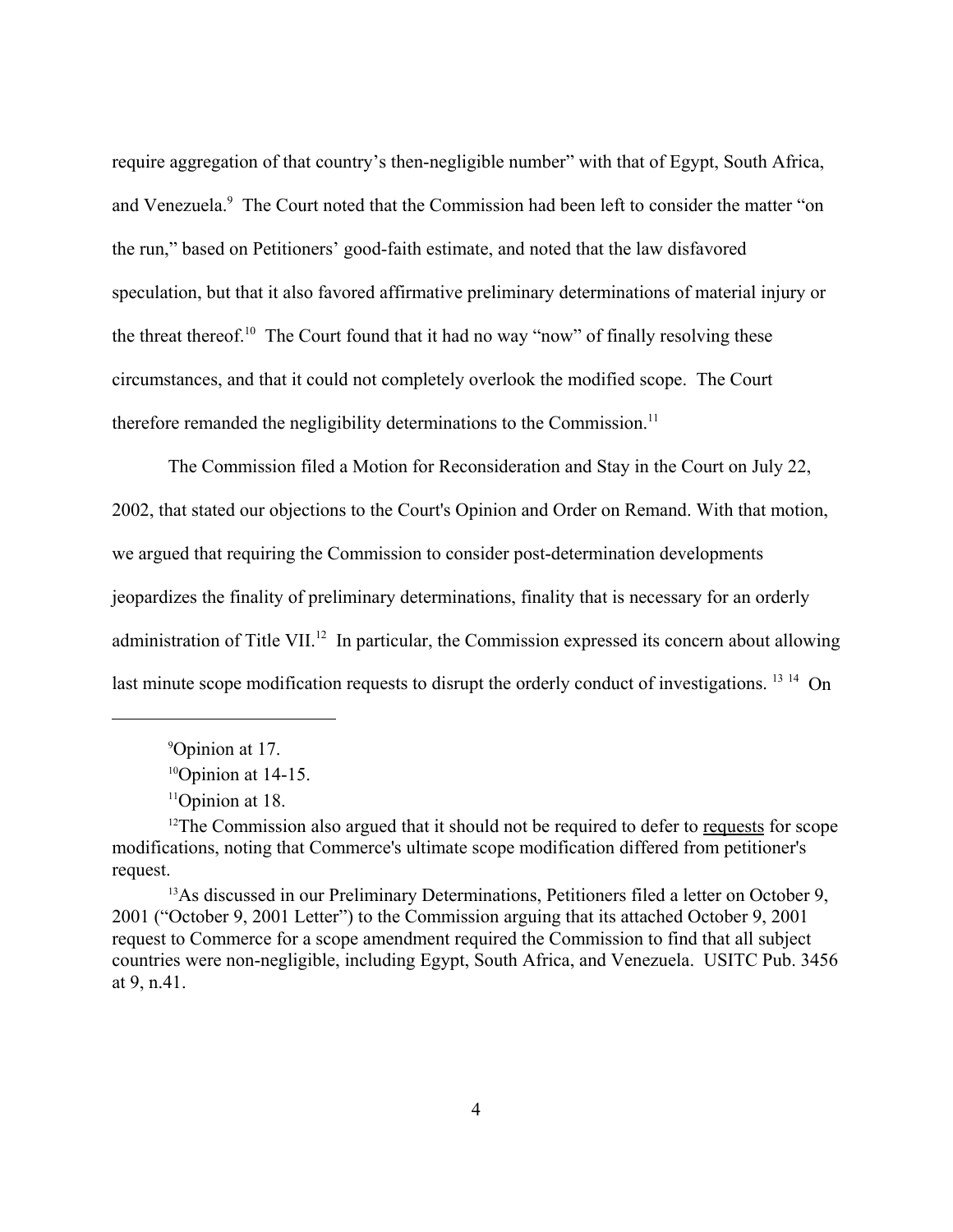August 7, 2002, the Court denied this Motion.

On July 3, 2002, the Commission reopened the record in these investigations for the limited purpose of seeking, from importers of subject merchandise, data regarding total import volume during the statutorily prescribed period August 2000 to July 2001 of the products that had been excluded from Commerce's scope of investigations in April 2002.<sup>15</sup> The Commission's compilation of import volume for the prescribed period, as adjusted by these data, showed that Germany, Egypt, South Africa, and Venezuela each accounted for less than three percent of total imports of wire rod (as defined in Commerce's revised scope), and that in the aggregate, their combined import share exceeded seven percent of total imports.16 The Commission also received comments from parties to the preliminary investigations regarding whether any new information received affected our negligibility determinations.<sup>17</sup>

The Court has ordered the Commission to reconsider the negligibility findings as to Egypt, South Africa, and Venezuela based on a modified scope issued six months after the

<sup>&</sup>lt;sup>14</sup>With respect to the preceding footnote, see Commissioner Bragg's note 18 infra. 1567 Fed. Reg. 17384, 17385 (Apr. 10, 2002).

<sup>&</sup>lt;sup>16</sup>OINV Memorandum INV-Z-111 (July 12, 2002). OINV Memorandum INV-Z-115 (July 16, 2002.

<sup>&</sup>lt;sup>17</sup>67 Fed. Reg. 45541 (July 9, 2002). Several parties argued in their comments regarding the additional data that the record should not have been reopened to consider data based on a revised scope issued six months after the Commission's determinations, not only due to the statutory constraints requiring the Commission to make its determinations based on information available "at the time of its determination" but also because Petitioners' letter of October 9, 2001, which triggered this controversy, was "purely result-oriented." Egyptian Respondent Comments on Remand dated July 16, 2002 at 3. Respondents Ispat Hamburger Stahlwerke GmbH and Ispat Walzdraht Hochfeld GmbH Comments on Remand dated July 16, 2002 at 2-5. Respondents Saarstahl AG and Saarsteel Inc. Comments on Remand dated July 16, 2002 at 2.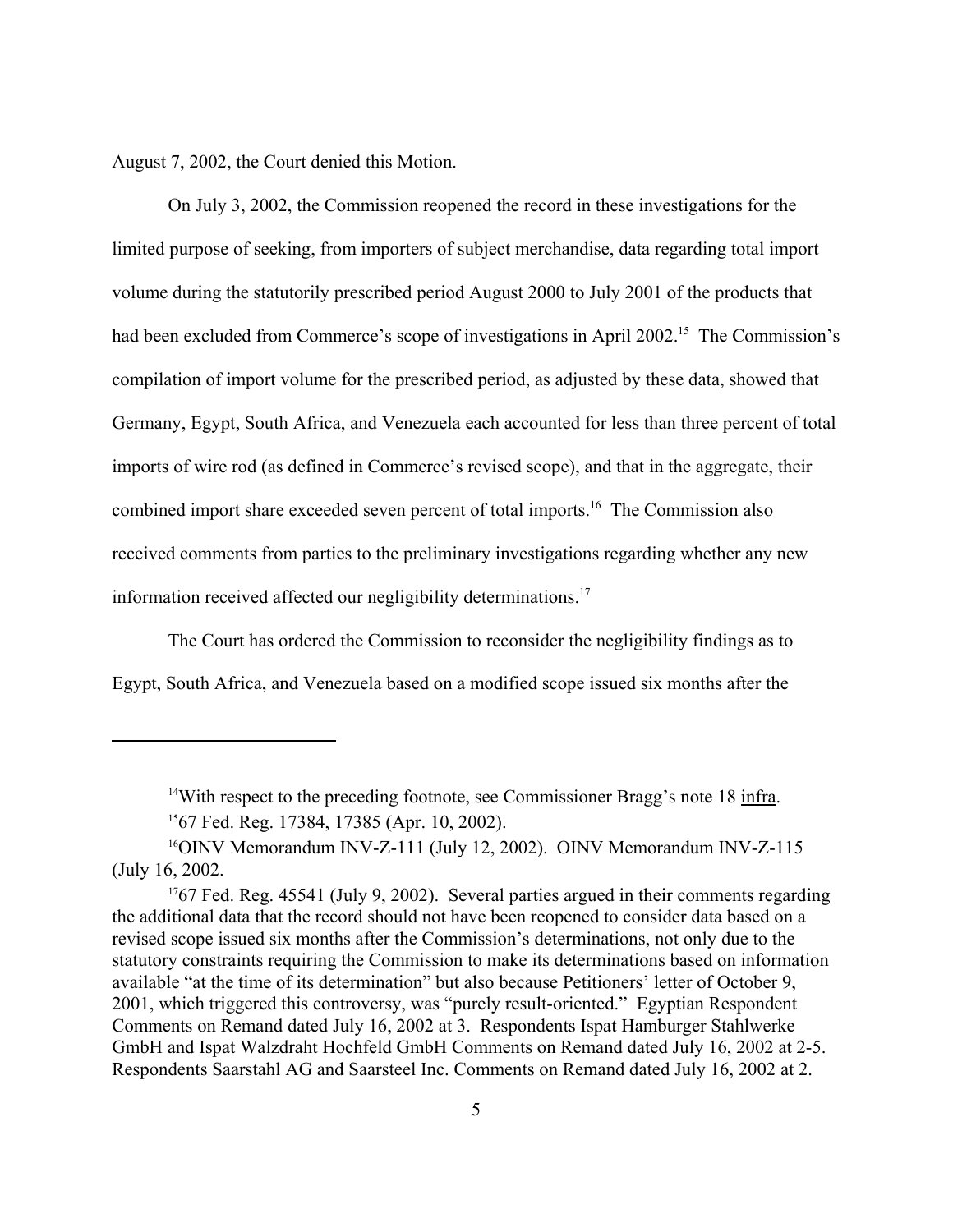Preliminary Determinations, which was not, and could not have been, part of the Commission's record at the time of the determinations in October 2001. We have interpreted the Court's Order as directing the Commission to conduct further investigations to answer the Court's question – namely, does Commerce's modified scope of investigation issued in April 2002 alter Germany's share of total imports, the negligibility determinations, and therefore, the termination of the investigations regarding subject imports from Egypt, South Africa and Venezuela.<sup>18</sup> In making these remand determinations, we have therefore considered the record of the original preliminary investigations, Commerce's modified scope, and the additional data and information gathered in response to the Court's remand.

# **II. THE LEGAL STANDARD FOR PRELIMINARY DETERMINATIONS**

We adopt the legal standard for preliminary antidumping and countervailing duty determinations as set forth in our Preliminary Determinations.

### **III. DOMESTIC LIKE PRODUCT AND INDUSTRY**

Our preliminary investigations were based on the scope contained in Commerce's notice of initiation, which was the scope Plaintiffs initially requested from Commerce. Thus, all of our

<sup>&</sup>lt;sup>18</sup>While Commissioner Bragg joins in the Commission response to the Court's remand order, she notes that she did not treat the question of negligibility in the same manner as the Commission majority and that she reached affirmative determinations regarding the subject imports at issue in this remand, notwithstanding the issue raised in footnote 41 in the Preliminary Determinations. Thus, Commissioner Bragg did not join the Commission majority in determining that the petitioners' efforts to modify the scope of the investigations were "not sufficient to conclude that contrary evidence . . . would arise in any final phase investigations." See USITC Pub. 3456 at 9 nn. 41 & 42.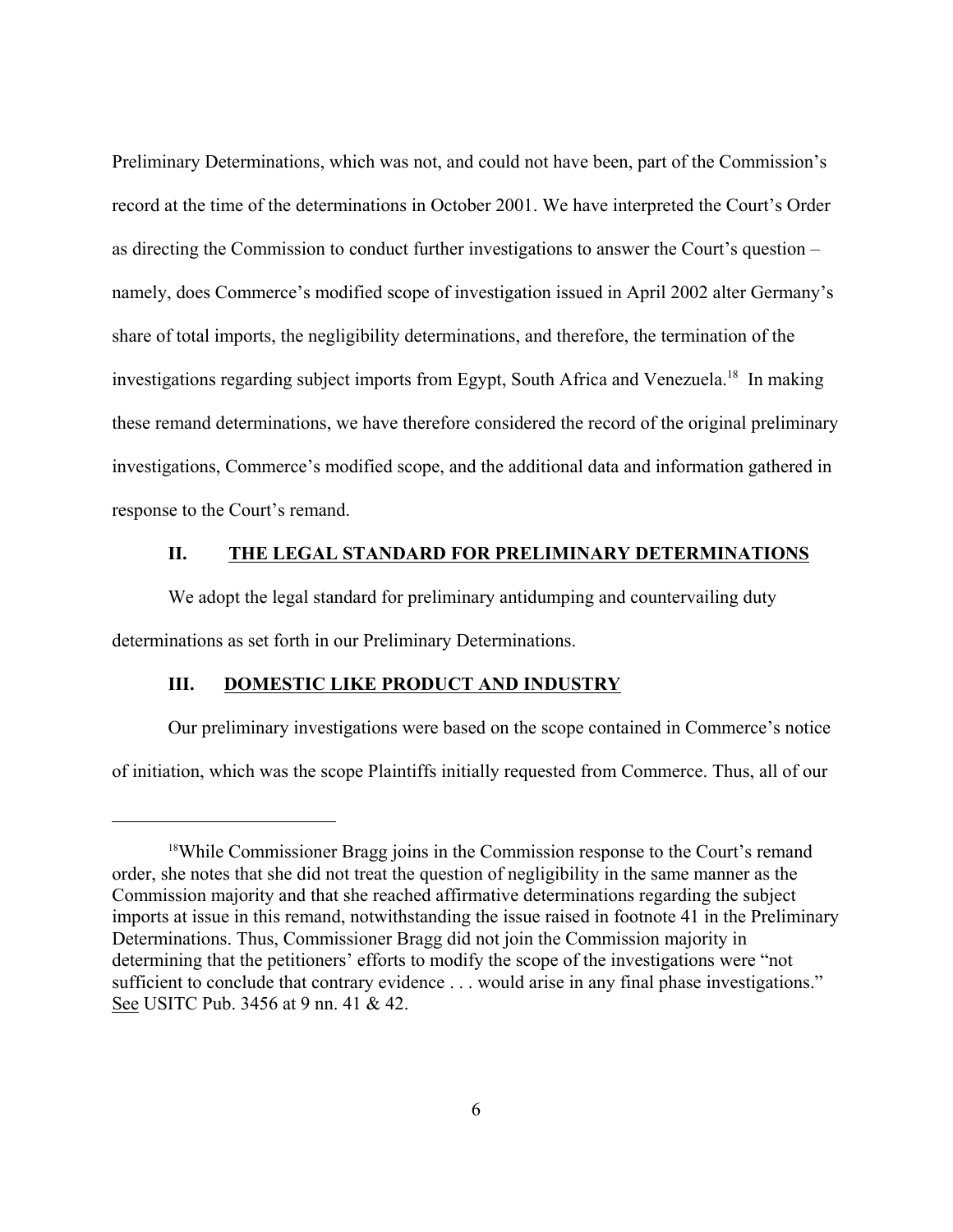data regarding subject merchandise, with the exception of the import data gathered during the

remand proceedings, is based on the scope from Commerce's notice of initiation and not the

modified scope issued on April 10, 2002.<sup>19</sup>

In its notice of initiation, Commerce defined the imported merchandise within the scope

of these investigations as:

[C]ertain hot-rolled products of carbon steel and alloy steel, in coils, of approximately round cross section, 5.00 mm or more, but less than 19.0 mm, in solid cross-sectional diameter.

Specifically excluded are steel products possessing the above noted physical characteristics and meeting the Harmonized Tariff Schedule of the United States (HTSUS) definitions for (a) stainless steel; (b) tool steel; (c) high nickel steel; (d) ball bearing steel; and (e) concrete reinforcing bars and rods. Also excluded are (f) free machining steel products (i.e., products that contain by weight one or more of the following elements: 0.03 percent or more of lead, 0.05 percent or more of bismuth, 0.08 percent or more of sulphur, more than 0.04 percent of phosphorous, more than 0.05 percent of selenium, and/or more than 0.01 percent of tellurium). All products meeting the physical description of subject merchandise that are not specifically excluded are included in this scope.

The products under investigation are currently classifiable under subheadings 7213.91.3010, 7213.91.3090, 7213.91.4510, 7213.91.4590, 7213.91.6010, 7213.91.6090, 7213.99.0031, 7213.99.0038, 7213.99.0090, 7227.20.0010, 7227.20.0090, 7227.90.6051 and 7227.90.6058 of the HTSUS. Although the HTSUS subheadings are provided for convenience and customs purposes, the written description of the merchandise under investigation is dispositive.<sup>20</sup>

We base our findings, with the exception of negligibility, on the scope as it existed at the

<sup>&</sup>lt;sup>19</sup>We note that as the modified scope was issued six months after our Preliminary Determinations, it would have been impossible to gather any injury data correlating to that modified scope prior to our Preliminary Determinations. We do not believe that the modification to the scope would have a material effect on our preliminary injury findings with respect to volume, price, and impact.

<sup>20</sup> 66 Fed. Reg. 50164 (Oct. 2, 2001) (initiation of antidumping duty investigations).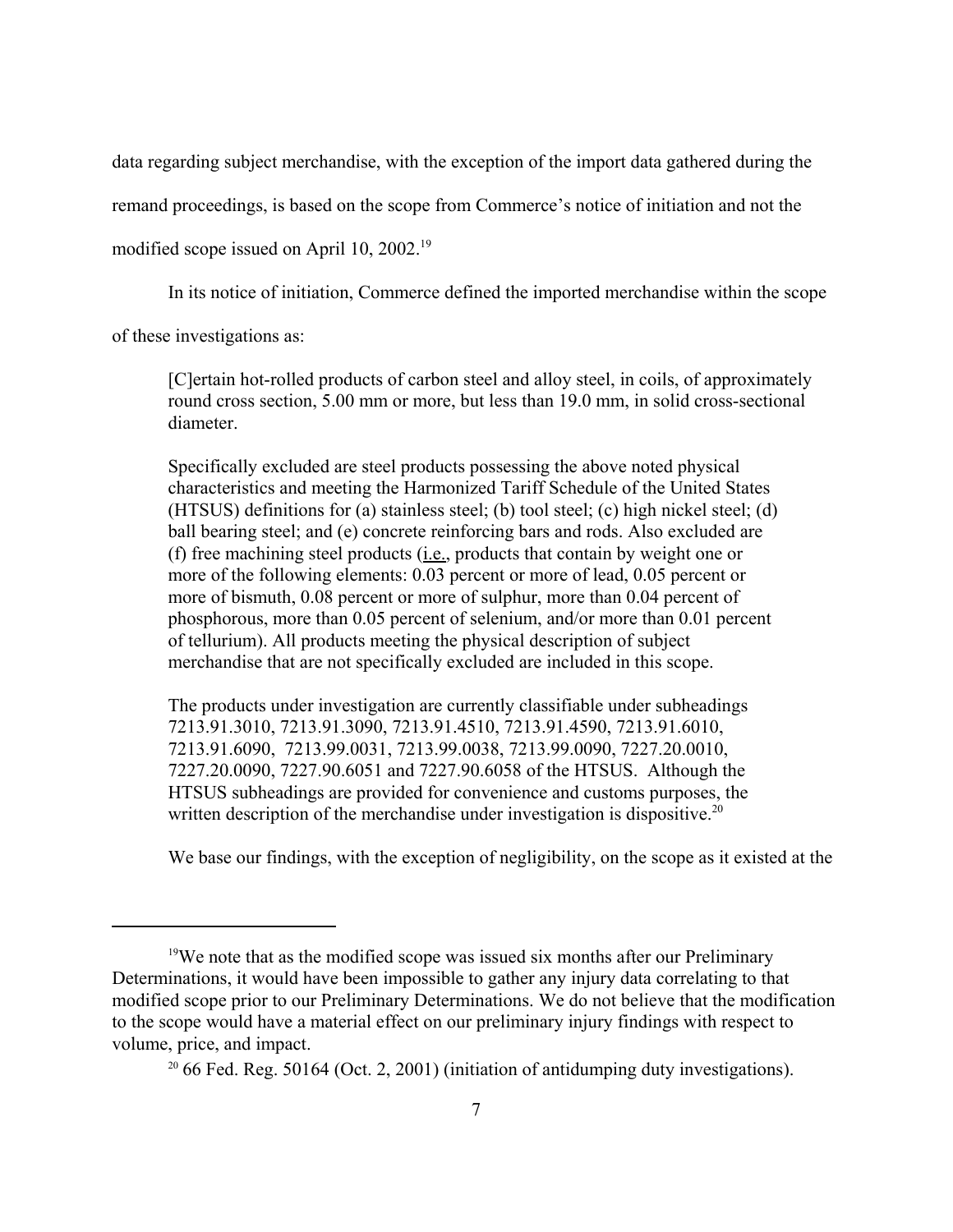time of our preliminary determinations, and not the modified scope issued on April 10, 2002. We do not interpret the Court's Opinion as directing the Commission to base its remand determinations, including its domestic like product and industry findings, entirely on the modified scope.<sup>21</sup> Basing the Commission's remand determinations entirely on the modified scope at this point would require essentially a new preliminary investigation, including new questionnaires. Moreover, we do not believe that our domestic like product and industry findings would be different if they were based on the modified scope. As stated in our Preliminary Determinations, the record reflects a continuum of wire rod products without clear dividing lines, including no clear dividing line between 1080 tire cord wire rod, 1080 tire bead wire rod, as described in Commerce's modified scope of investigations, and other high quality specialized wire rod products.<sup>22</sup> Under these circumstances, the Commission does not treat each item of merchandise to be a separate domestic like product that is only "like" its counterpart in

<sup>&</sup>lt;sup>21</sup> We note that the domestic like product and industry findings that we made in our Preliminary Determinations are consistent with Petitioners' arguments regarding these issues, and were not challenged during the course of the appeal. Petitioners' Postconference Brief at 1-5.

<sup>22</sup>USITC Pub. 3456 at 6. The products excluded through Commerce's scope modification are specific grades of tire cord wire rod and tire bead wire rod corresponding to the quality, applications, designations and specifications set forth in Commerce's modified scope. Tire cord wire rod may be either regular-tensile (AISI 1070) or high-tensile (AISI 1080 or 1090). 1080 and 1090 grade tire cord wire rod are finer grades of tire cord wire rod than 1070 grade, with more stringent specifications. Michelin Postconference Brief at 11. Commerce specifically continued to include 1070 and 1090 grade tire bead and tire cord wire rod in the modified scope of investigations, even though other parties wanted 1070 and 1090 grade wire rod excluded from the scope of investigations. 67 Fed. Reg. 17384 (April 10, 2002). Commerce has excluded only a certain grade, 1080, of tire bead wire rod, as well. Tire bead wire rod is a type of high carbon and medium-high carbon wire rod, a category of wire rod which includes several types of specialized wire rod, on the continuum of wire rod products. CR/PR at Table I-1.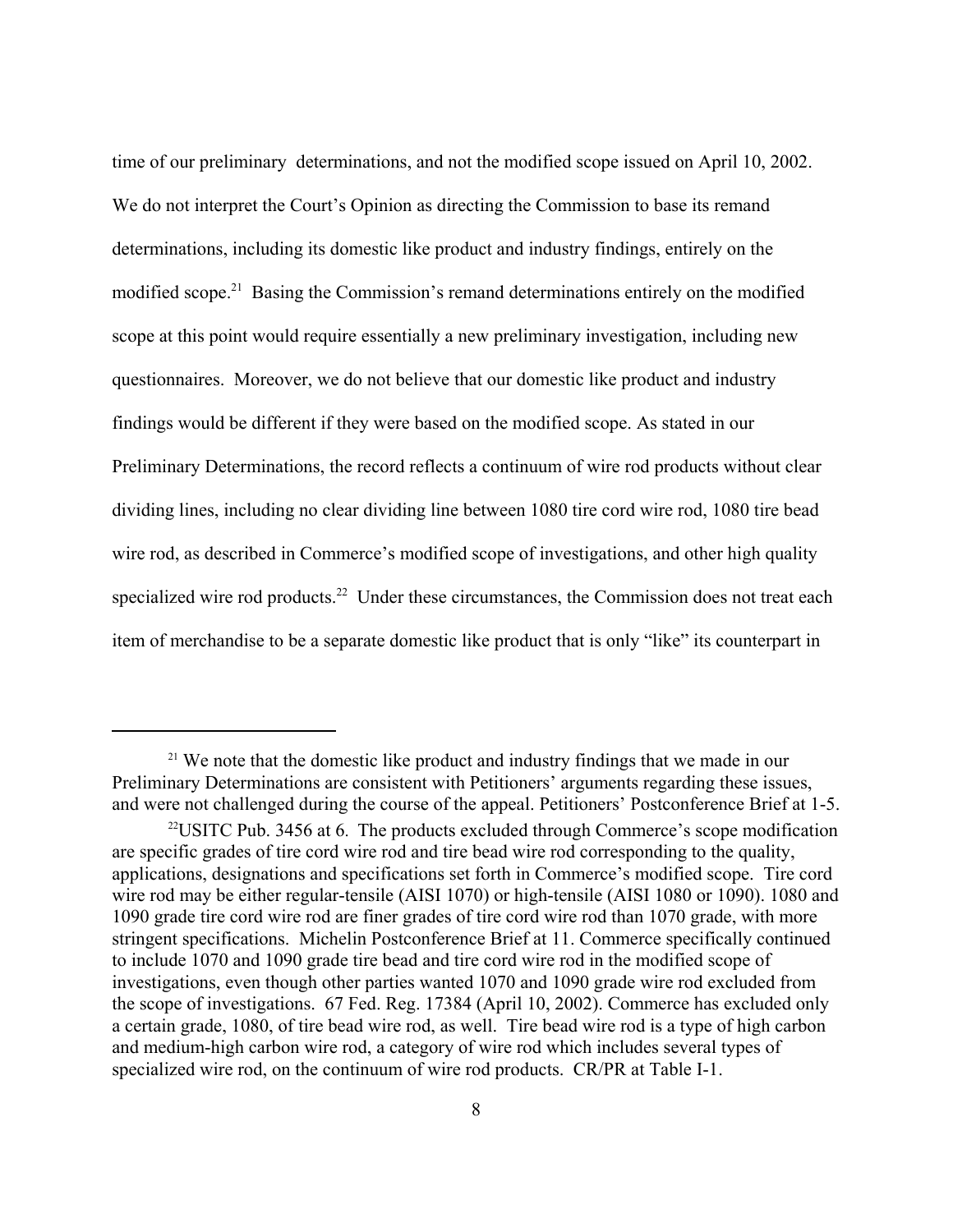the scope, but rather considers the continuum itself to constitute the domestic like product.<sup>23</sup>

Based on our finding that the domestic like product consists of all wire rod included in Commerce's scope as defined in its notice of initiation, for purposes of these preliminary remand determinations, we find that the domestic industry consists of all domestic producers of wire rod.

# **IV. NEGLIGIBLE IMPORTS**

Imports from a subject country corresponding to a domestic like product that account for less than three percent of all such merchandise imported into the United States during the most recent 12 months for which data are available preceding the filing of the petition shall be deemed negligible.<sup>24</sup> The statute further provides that imports from a single country which account for less than three percent of total imports of such merchandise, may not be considered negligible if there are several countries subject to investigation that each account for less than three percent of total imports, and the sum of such imports from all of those countries in the aggregate accounts for more than seven percent of the volume of all such merchandise imported into the United States<sup>25</sup>

The statute also provides that, even if imports are found to be negligible for purposes of present material injury, they shall not be treated as negligible for purposes of a threat analysis should the Commission determine that there is a potential that imports from the country concerned will imminently account for more than three percent of all such merchandise imported into the United States, or that there is a potential that the aggregate volumes of imports from the

<sup>23</sup>USITC Pub. 3456 at 6.

 $2419$  U.S.C. § 1677(24)(A)(I)(I).

<sup>&</sup>lt;sup>25</sup>19 U.S.C. § 1677(24)(A)(ii).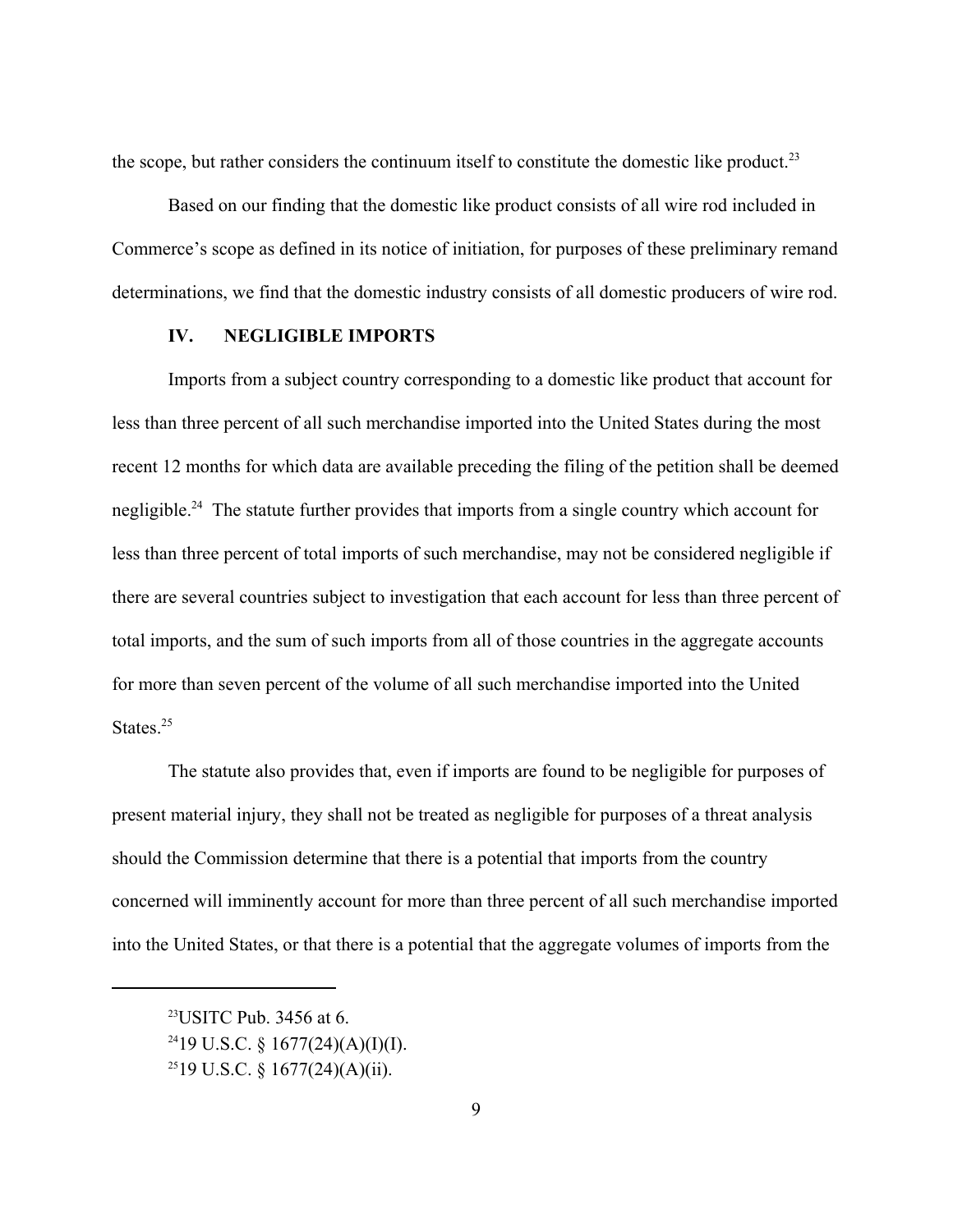several countries with negligible imports will imminently exceed seven percent of all such merchandise imported into the United States.<sup>26</sup> By operation of law, a finding of negligibility terminates the Commission's investigations with respect to such imports.<sup>27</sup>

The Commission is authorized to make "reasonable estimates on the basis of available statistics" of pertinent import levels for purposes of deciding negligibility.<sup>28</sup>

As required by the Court's Order, we reconsidered negligibility based on Commerce's modified scope issued April 10, 2002.<sup>29</sup> To evaluate negligibility, we considered official Commerce import statistics for the period August 2000 through July 2001, supplemented with importer responses regarding imports of the products which have now been excluded by Commerce from the scope of investigations (1080 tire cord quality wire rod and 1080 tire bead quality wire rod, corresponding to the quality designations, definitions and applications

<sup>28</sup>19 U.S.C. § 1677(24)(C). <u>See also</u> The Uruguay Round Agreements Act, Statement of Administrative Action, H.R. Doc. No. 103-316, Vol. 1 at 186 (1994) ("SAA").

29Venezuelan Respondent Sidor argues that a change to the scope does not affect the Commission's negligibility analysis. Sidor Remand Comments at 2-3. The negligibility provision provides that "imports from a country of merchandise corresponding to a domestic like product" are negligible under the stated conditions. 19 U.S.C.  $\S$  1677(24)(A)(i). Sidor argues that "merchandise" in this context is not subject merchandise. Contrary to Sidor's arguments, 19 U.S.C. § 1673b(a)(1) expressly states that the Commission must determine whether "imports of the subject merchandise are not negligible," and that if "imports of the subject merchandise are negligible," the Commission must terminate the investigation. Reading 19 U.S.C. § 1673b(a)(1) together with 19 U.S.C. § 1677(24)(A)(i), it is clear that the "merchandise" referred to in the negligibility provision is subject merchandise. The Statement of Administrative Action provides further guidance that this reading of the statute is correct. It states that the Commission needs "information concerning the volume of total imports in addition to the volume of imports from the country(ies) subject to investigation." SAA at 856. Moreover, the Court did not accept Sidor's contention. Opinion at 18.

 $^{26}$ 19 U.S.C. § 1677(24)(A)(iv).

<sup>&</sup>lt;sup>27</sup>19 U.S.C. § 1671b(a)(1), 19 U.S.C. § 1673b(a)(1).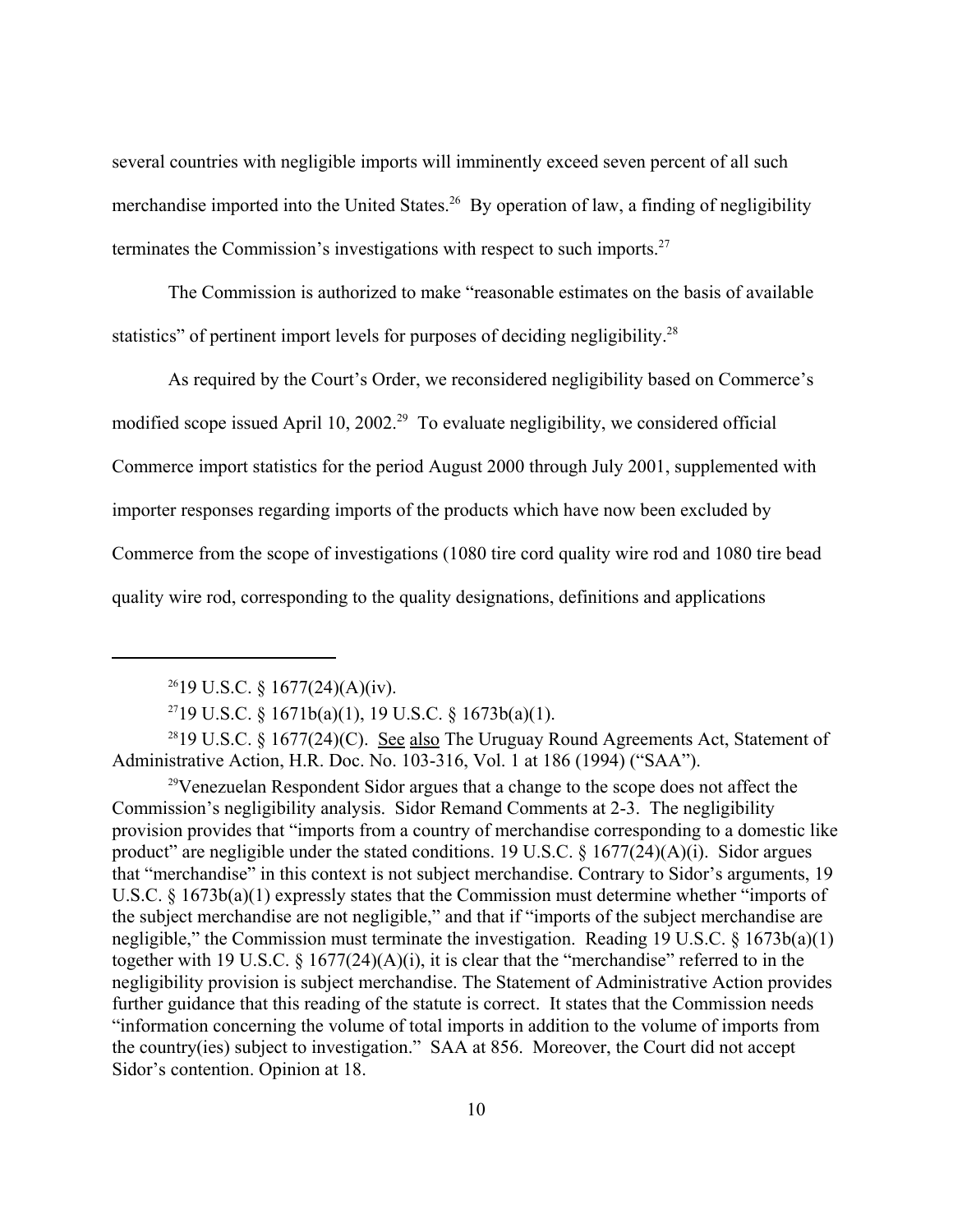Commerce designated).<sup>30</sup> The importers that submitted data on the modified scope accounted for 94.9 percent of U.S. imports of wire rod from the subject countries in 2000 and 88.9 percent of imports from all countries in 2000.<sup>31</sup> Based on the modified scope, Egypt has a share of total imports of 1.5 percent; Germany, \*\*\* percent; South Africa, 2.8 percent; and Venezuela, 2.3 percent.<sup>32</sup> Each of these countries is below the negligibility threshold of three percent of total imports. The aggregate import share of these four countries, however, is \*\*\* percent, which exceeds the aggregate negligibility level of seven percent prescribed by statute. 19 U.S.C. § 1677  $(24)(A)(i)$  and (ii). We therefore find, pursuant to 19 U.S.C. § 1677(24)(A)(ii), and the Court's Order, that subject imports from Egypt, South Africa, and Venezuela are not negligible for purposes of our present material injury analysis.<sup>33</sup>

The questions to the importers attached a copy of Commerce's modified scope. See Letters to Importers dated July 3, 2002. Therefore, the data reflect the importers' responses based on the actual scope modification. Moreover, although Petitioners requested Commerce to define the scope by end-use in their October 9, 2001 letter to Commerce, which contained Petitioners' original request to modify the scope, the actual scope as modified by Commerce on April 10, 2002 does not contain the exact end-use language originally suggested by Petitioners. Compare Petitioners' October 9, 2001 Letter, Attachment, (requested scope language in letter to Commerce) to April 10, 2001 modified scope as issued by Commerce (67 Fed. Reg. 17384, 17385 (Apr. 10, 2002)).

 $32$ OINV Memorandum INV-Z-115 (July 16, 2002).

<sup>33</sup>Venezuelan Respondent Sidor argues that the statute requires the Commission to consider whether imports from a country will imminently account for more than three percent of total imports, before considering aggregate volumes under clause (ii) of subsection (A) of the negligibility provision, and that therefore the Commission should find Germany to be non-

<sup>30</sup>OINV Memorandum INV-Z-111 (July 12, 2002). OINV Memorandum INV-Z-115 (July 16, 2002).

<sup>31</sup>OINV Memorandum INV-Z-111 (July 12, 2002). OINV Memorandum INV-Z-115 (July 16, 2002). Venezuelan Respondent Sidor argues that our data covers all 1080 tire cord wire rod and 1080 tire bead wire rod, and not just 1080 tire cord wire rod or 1080 tire bead wire rod that was used as tire cord or tire bead wire rod. Sidor Comments on Remand dated July 16, 2002 at 5.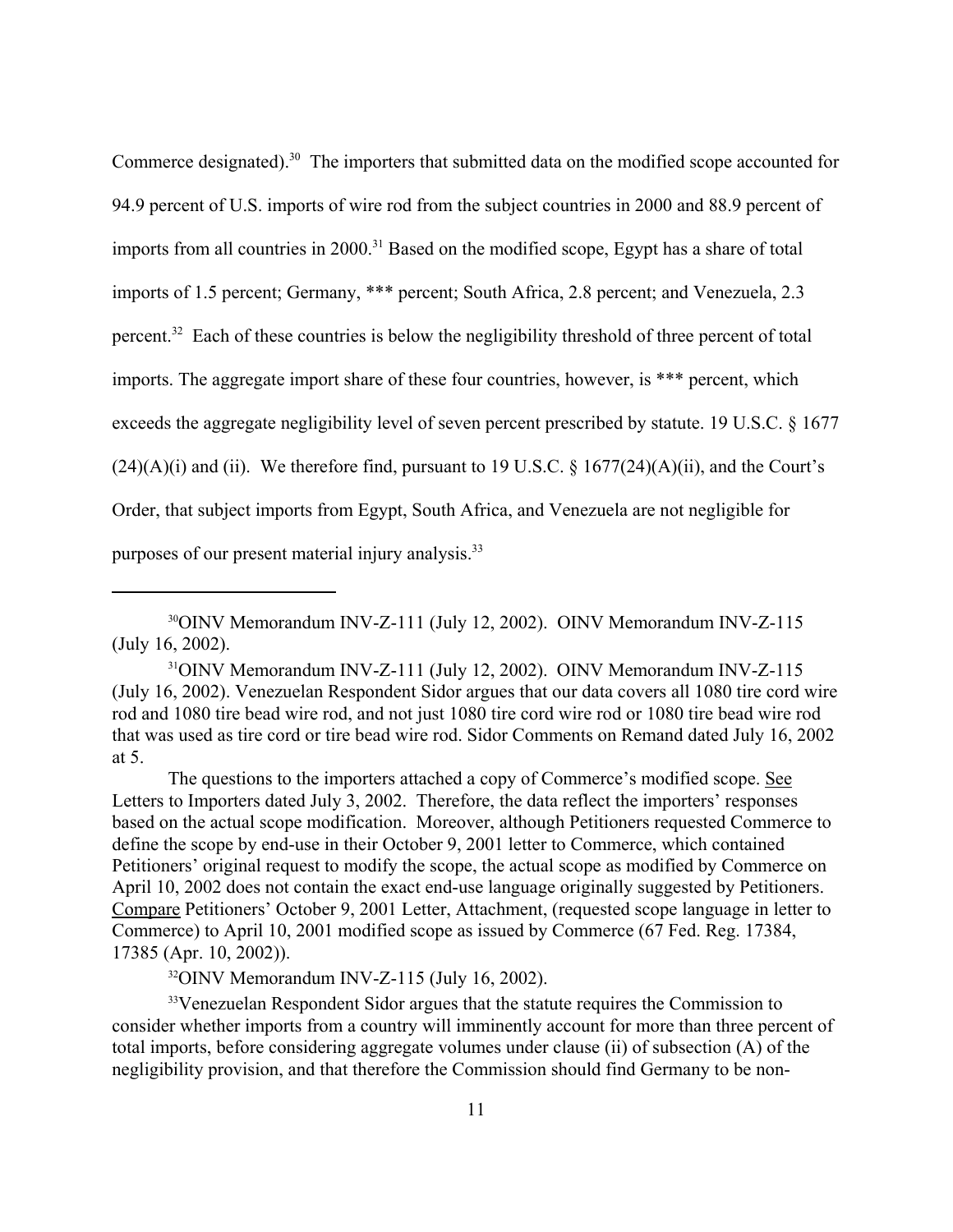### **V. CUMULATION**

### **A. In General**

For purposes of evaluating the volume and price effects for a determination of material injury by reason of the subject imports from Egypt, South Africa and Venezuela, section 771(7)(G)(I) of the Act requires the Commission to cumulate subject imports from all countries as to which petitions were filed and/or investigations self-initiated by Commerce on the same day, if such imports compete with each other and with the domestic like product in the U.S. market, and none of statutory cumulation exceptions apply.<sup>34</sup> In assessing whether subject imports compete with each other and with the domestic like product, $3<sup>5</sup>$  the Commission has generally considered four factors, including:

- (1) the degree of fungibility between the subject imports from different countries and between imports and the domestic like product, including consideration of specific customer requirements and other quality related questions;
- (2) the presence of sales or offers to sell in the same geographic markets of

negligible because imports from Germany will imminently exceed three percent of total imports. Sidor Comments on Remand at 5-8.

The plain language of the statute directs the Commission to first consider whether imports are individually negligible under clause (i). Then the statute directs the Commission to consider clause (ii), the aggregate negligibility provision with respect to present material injury, which is an exception to clause (i). It is only if imports from a country are negligible with respect to both clause (i) and clause (ii) that the Commission must consider whether imports are negligible for threat purposes under clause (iv), which expressly states that it is an exception to both clauses (i) and (ii). ("Notwithstanding clauses (i) and (ii) . . . . "(Emphasis added.) 19 U.S.C. § 1677 (24)(A)(i)(ii) and (iv).

<sup>34</sup> 19 U.S.C. § 1677(7)(G)(i) and (ii).

<sup>&</sup>lt;sup>35</sup> The SAA (at 848) expressly states that "the new section will not affect current Commission practice under which the statutory requirement is satisfied if there is a reasonable overlap of competition." citing Fundicao Tupy, S.A. v. United States, 678 F. Supp. 898, 902 (Ct. Int'l Trade 1988), aff'd 859 F.2d 915 (Fed. Cir. 1988).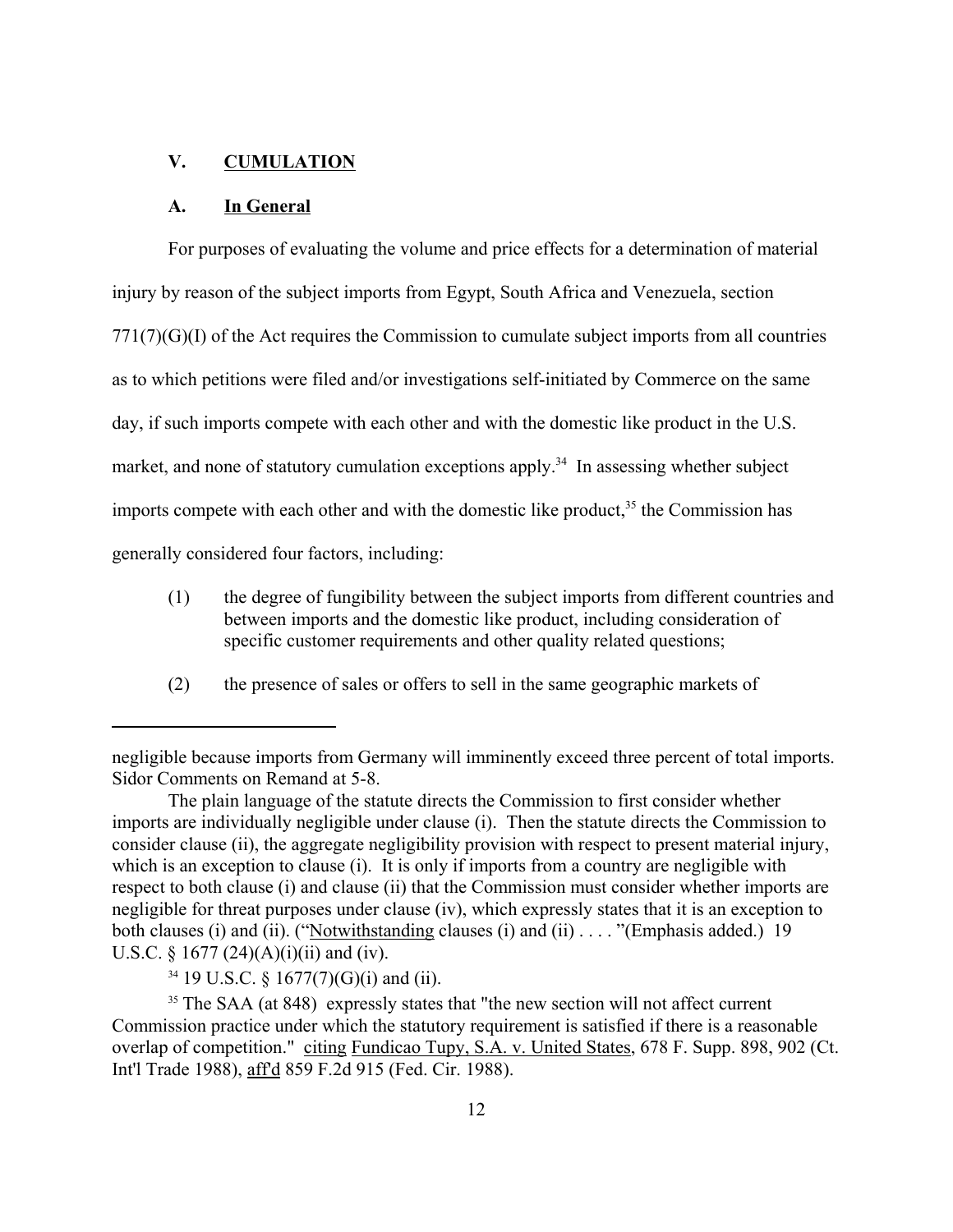subject imports from different countries and the domestic like product;

- (3) the existence of common or similar channels of distribution for subject imports from different countries and the domestic like product; and
- (4) whether the subject imports are simultaneously present in the market.<sup>36</sup>

While no single factor is necessarily determinative, and the list of factors is not exclusive, these factors are intended to provide the Commission with a framework for determining whether the subject imports compete with each other and with the domestic like product.<sup>37</sup> Only a "reasonable overlap" of competition is required.<sup>38</sup> For the reasons set forth in our Preliminary Determinations, for purposes of determining whether the domestic industry is materially injured or threatened with material injury by reason of imports from other countries subject to investigation, imports from Trinidad and Tobago, a beneficiary country under the Carribean Basin Economic Recovery Act, must be cumulated with other subject imports if the statutory prerequisites for cumulation are satisfied.39

For purposes of these preliminary determinations on remand, with respect to Egypt,

South Africa, and Venezuela, we find that there is a reasonable overlap of competition among

<sup>36</sup> See Certain Cast-Iron Pipe Fittings from Brazil, the Republic of Korea, and Taiwan, Inv. Nos. 731-TA-278-280 (Final), USITC Pub. 1845 (May 1986), aff'd, Fundicao Tupy, S.A. v. United States, 678 F. Supp. 898 (Ct. Int'l Trade), aff'd, 859 F.2d 915 (Fed. Cir. 1988).

<sup>37</sup> See, e.g., Wieland Werke, AG v. United States, 718 F. Supp. 50 (Ct. Int'l Trade 1989).

<sup>&</sup>lt;sup>38</sup> See Goss Graphic System, Inc. v. United States, 33 F. Supp. 2d 1082, 1087 (Ct. Int'l Trade 1998) ("cumulation does not require two products to be highly fungible"); Mukand Ltd., 937 F. Supp. at 916; Wieland Werke, AG, 718 F. Supp. at 52 ("Completely overlapping markets are not required.").

 $39$  H.R. Conf. Rep. No. 650,  $101<sup>st</sup>$  Cong., 2d Sess. (1990), reprinted in 1990 U.S.C.C.A.N. 928, 1025. ("However, imports from CBI [Caribbean Basin Initiative] countries would continue to be aggregated with imports from non-CBI countries under investigation for purposes of determining whether imports from the non-CBI-countries are causing injury.")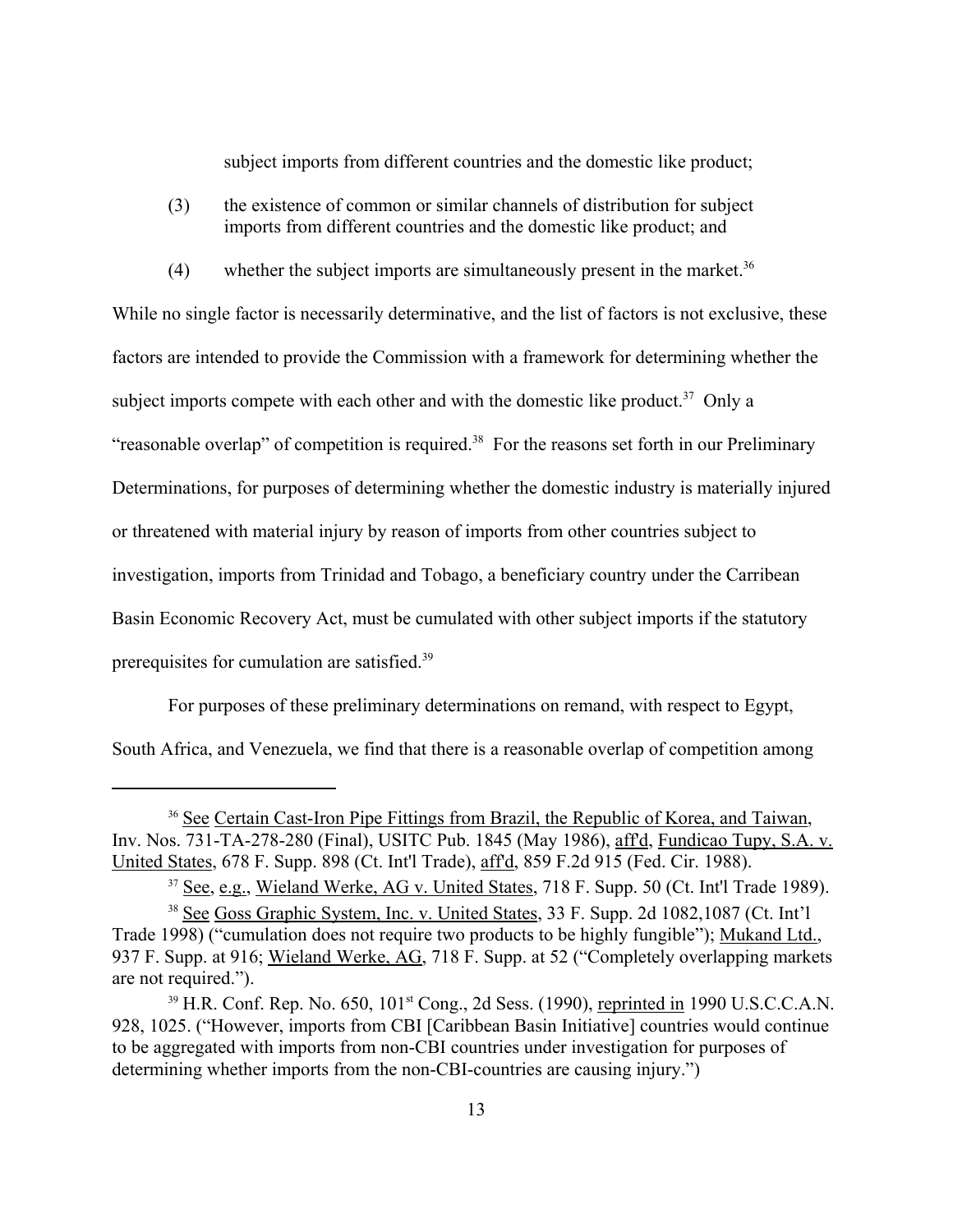the subject imports from these three countries and all other subject imports, and between all subject imports and the domestic like product.<sup>40</sup>

### **B. Fungibility**

Subject wire rod is imported within a range of product categories corresponding to different end uses. Wire rod sold in the United States is categorized according to end use. Subject imports of wire rod are generally used for the same purposes and by the same end users, as the domestic like product. $41$ 

In their questionnaires, domestic producers and importers provided the quantity of their

U.S. shipments that corresponded to five different categories of certain wire rod: 1)

industrial/standard quality rods; 2) high, medium-high carbon quality rods; 3) welding quality

rods; 4) cold heading quality rods; and 5) all other carbon and certain alloy steel wire rod.<sup>42</sup>

Industrial/standard quality wire rod. Almost half of domestic producers' U.S. shipments were in the industrial/standard quality wire rod category, and every subject country shipped subject imports in this category. Shipments in this category comprised at least 47.8 percent of

<sup>40</sup>In the preliminary determinations, Commissioner Bragg found a reasonable overlap of competition among all subject imports (including imports from Egypt, South Africa, and Venezuela), and between all subject imports and the domestic like product, for purposes of her threat analysis regarding subject imports from Egypt, South Africa, and Venezuela. See USITC Pub. 3456 at 12 n.64 & 15 n.79. For purposes of analyzing present material injury in these preliminary determinations on remand, with respect to Egypt, South Africa, and Venezuela, Commissioner Bragg finds that there is a reasonable overlap of competition among the subject imports from these three countries and other subject imports, and between all subject imports and the domestic like product.

<sup>&</sup>lt;sup>41</sup> CR at I-4; PR at I-3 and I-5  $\&$  Table I-1.

 $42$  CR/PR at Appendix D. Petitioners maintain that subject imports are fungible with one another and with the domestic like product. Petitioners' Postconference Brief at 16-17.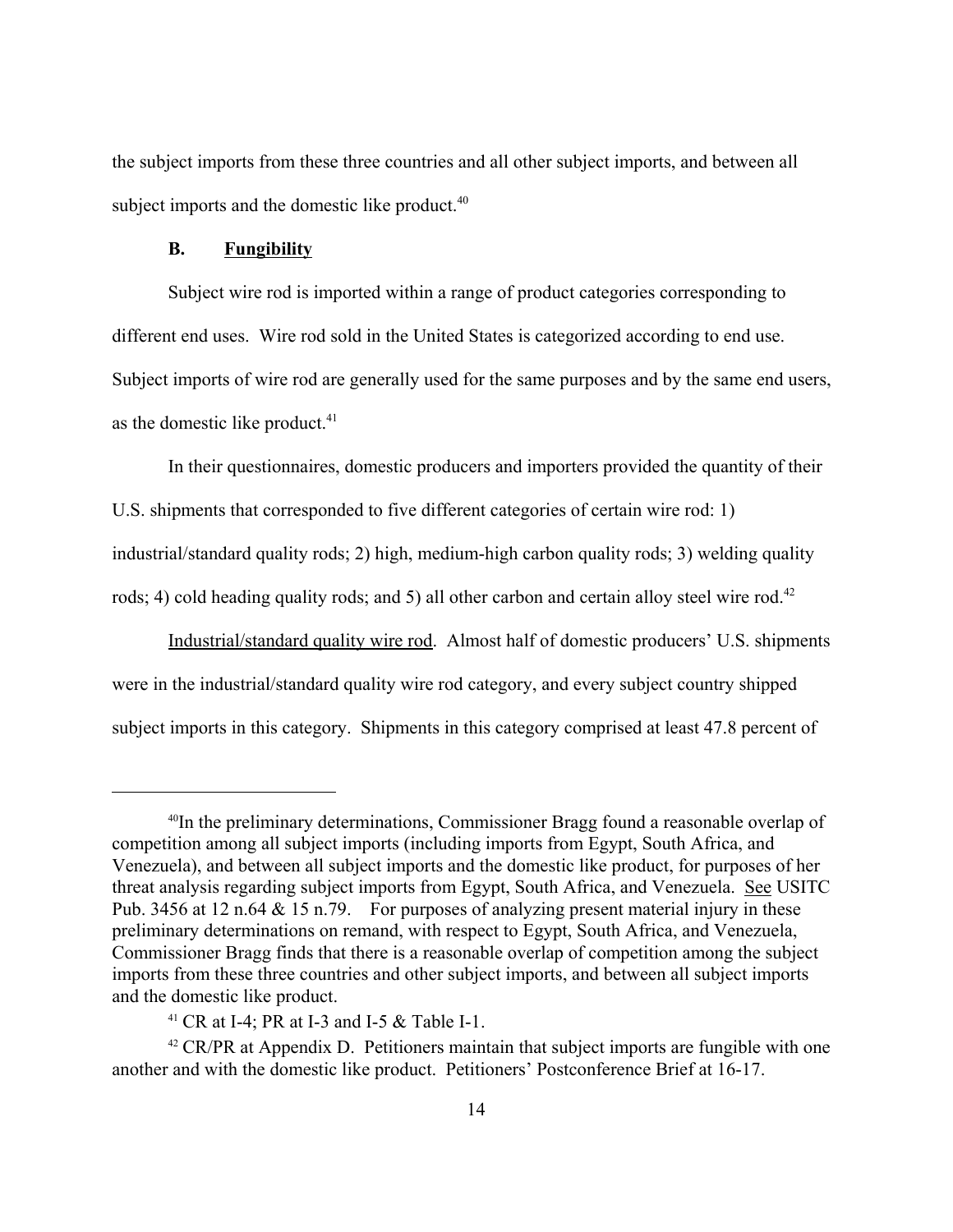domestic shipments and at least 35.8 percent of total U.S. importers' shipments of subject imports. Over the period of investigation, shipments in this category comprised on average at least \*\*\* of subject import shipments, with the exception of subject imports from Moldova, Germany, and Canada.<sup>43</sup> \*\*\* of the reported shipments of subject imports from Venezuela, and \*\*\* of the reported shipments of subject imports from Egypt were in the industrial/standard quality wire rod category. From 1998 to 2000, \*\*\* of the shipments of subject imports from South Africa were in the industrial/standard quality wire rod category, while in interim 2001, \*\*\* of the reported shipments of imports of wire rod from South Africa were in the industrial/standard quality wire rod category.44

High, medium-high carbon quality wire rod. Nearly thirty percent of domestic shipments over the period of investigation were in the high, medium-high carbon quality wire rod category, which also included \*\*\* percent of subject imports from Canada and at least \*\*\* percent of subject imports from Germany. This category included specialized high quality wire rod used to produce wire for various types of products including tire cord, prestressed concrete wire, and music wire.45 From 1998 to 2000, \*\*\* of the shipments of subject imports from South Africa were in the high/medium high carbon category.<sup>46</sup> In interim 2001, \*\*\* of U.S. shipments of imports from South Africa were in this category.

<sup>43</sup>CR/PR at Tables D-1, D-2 and D-3.

<sup>44</sup>CR/PR at Table D-3.

<sup>45</sup> General Information, Instructions, and Definitions for Commission Questionnaires, Inv. Nos. 701-TA-417-421 and 731-TA-953-963 (Preliminary) (Sept. 2001). CR/PR at Table D-3.

<sup>46</sup> Similar to South Africa, Brazil and Indonesia also had significant U.S. import shipments in this category, and in the industrial/standard category, but not in the other specialty wire rod categories surveyed. CR/PR at Table D-3.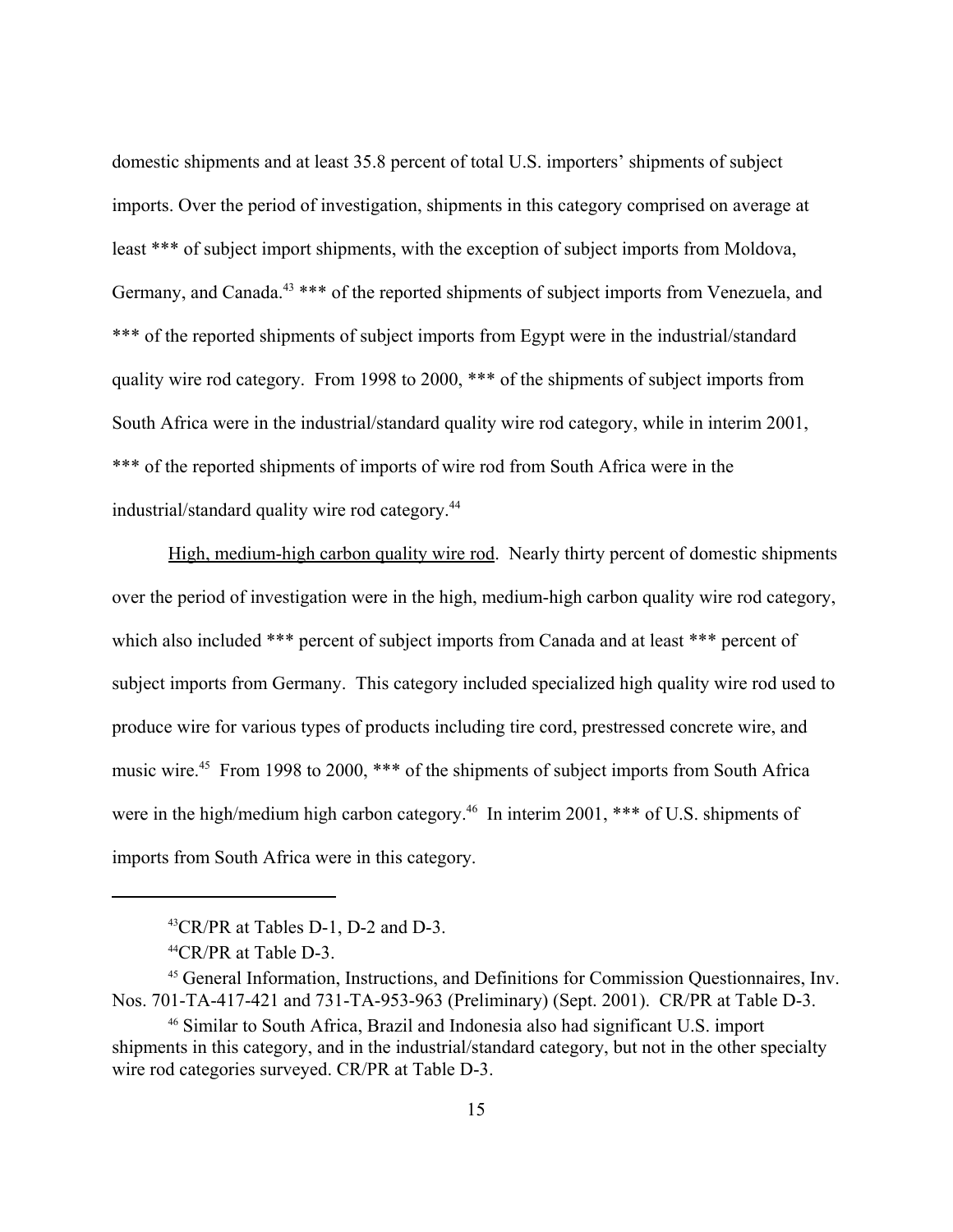Cold-heading quality wire rod. Approximately \*\*\* to \*\*\* percent of reported shipments from Canada and Germany, and 11 to 14 percent of domestic shipments were in the cold-heading quality wire rod category.47 There were relatively small U.S. shipments of cold-heading wire rod from South Africa over the period of investigation, which declined over time, except that they were higher in interim 2001 than in interim 2000.<sup>48</sup>

The record reflects significant portions of shipments in the industrial quality wire rod category for domestic product and Egypt,<sup>49</sup> South Africa, and Venezuela, and all subject imports except for Canada, Germany, and Moldova. Specifically, given the different percentages of shipments in different quality categories for each subject country, we note that there is relatively more limited fungibility between imports of wire rod from Egypt and Venezuela, and imports of wire rod from Canada and Germany. In comparison, imports of wire rod from South Africa are moderately more fungible with all subject imports since there are shipments of imports of wire rod from South Africa in all three major quality categories surveyed.<sup>50</sup> The record indicates that the imports of wire rod from Egypt, South Africa, and Venezuela and the domestic product are fungible to a significant degree, and that subject imports from these three countries are also

50We note that the record contains little information regarding the product mix in Moldova at this time. CR/PR at Table D-3.

<sup>47</sup>CR/PR at Tables D-1 and D-3.

<sup>48</sup>CR/PR at Table D-3.

<sup>49</sup>We note that the Egyptian Respondent has argued that it exports a niche product to the United States that is a low carbon wire rod of drawing grade. However, the record lacks evidence demonstrating that wire rod from Egypt is not fungible with either domestic wire rod or other subject wire rod. Egyptian Respondent Postconference Brief at 8-10. Rather, record data reflect that importers consider the subject wire rod shipments from Egypt to be \*\*\* industrial/standard quality wire rod, reflecting fungibility with domestic wire rod and other subject wire rod in that category, which was the largest category of wire rod surveyed.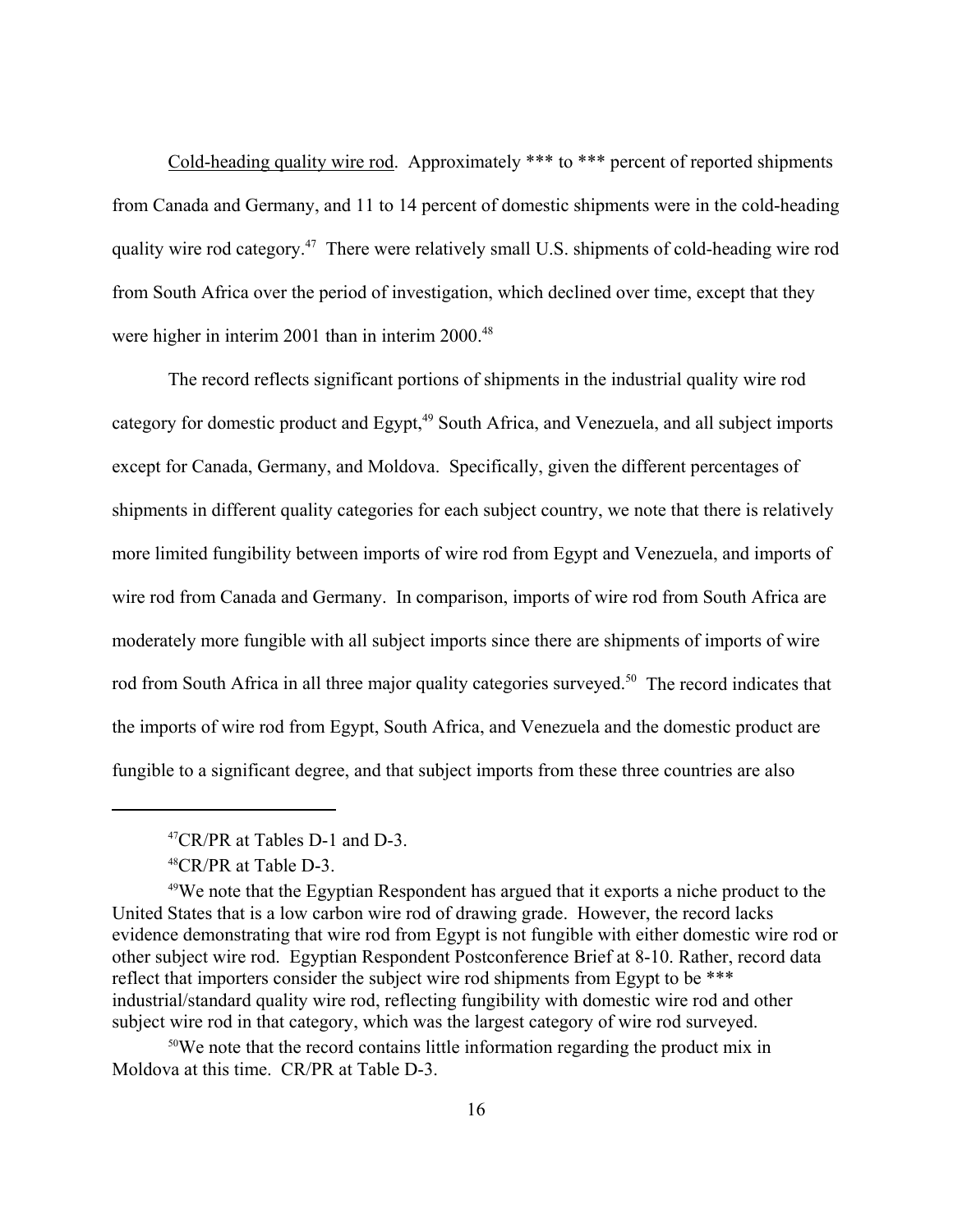fungible to a significant degree with each other, and with subject imports from other countries.

# **C. Geographic Overlap**

U.S. wire rod producers are located throughout the United States.<sup>51</sup> Four U.S. producers reported that they sell wire rod to customers in the entire United States. \*\*\* reported that it sells primarily on the West Coast. \*\*\* reported that they sell primarily in the Northeast and north central states. Importers tended to be more regional but covered large parts of the country, such as the East Coast, the West Coast, the Gulf Coast, the Great Lakes states, and the Mississippi River states  $52$ 

As noted in our Preliminary Determinations, Indonesian Respondent P.T. Ispat Indo and Mexican Respondent SICARTSA have raised issues regarding whether imports from these countries compete with the domestic like product and with other subject imports in the Western United States.<sup>53</sup> The record indicates some overlap in geographic markets between the domestic like product and subject imports, and between subject imports from Mexico and Indonesia and other subject imports. Subject imports from both Mexico and Indonesia are sold in the Western United States where at least some domestic producers also compete.

### **D. Channels of Distribution**

There are similar channels of distribution for the domestic like product and subject

 $51$  CR/PR at III-1.

<sup>52</sup> CR at II-10; PR at II-6.

<sup>&</sup>lt;sup>53</sup> USITC Pub. 3456 at 14. Egyptian Respondent maintains that it only sells wire rod on the East Coast or the Gulf Region. Egyptian Respondent Postconference Brief at 12.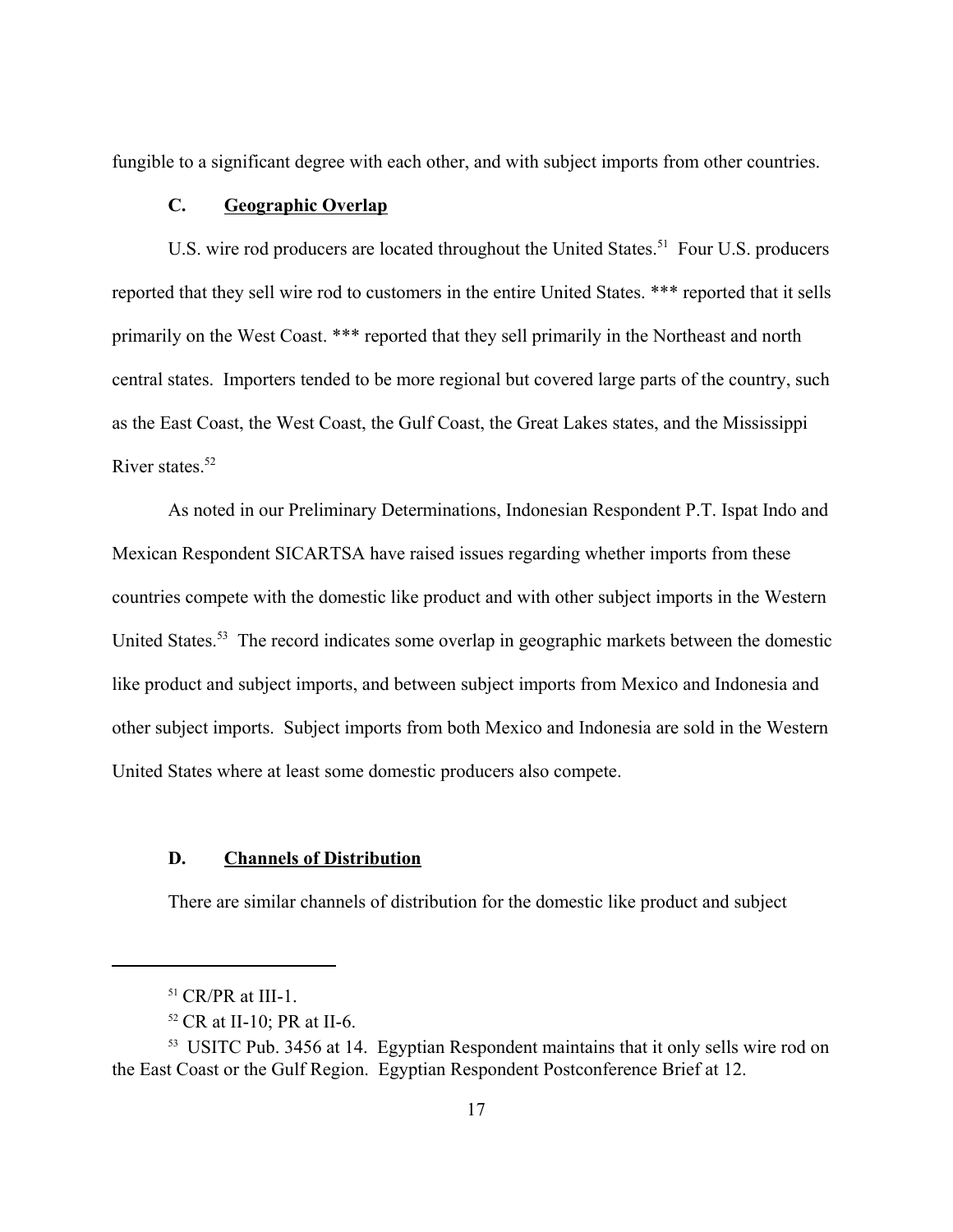imports. The domestic like product and subject imports were overwhelmingly sold directly to end users over the period of investigation,<sup>54</sup> with the exception of subject imports from Brazil and Egypt which were sold directly to end users and through distributors,<sup>55</sup> and subject imports from South Africa \*\*\*.56

# **E. Simultaneous Presence**

Official Commerce import statistics indicate that the domestic like product and subject imports have been present in the U.S. market throughout the period examined, with the exception that there were no U.S. imports of certain wire rod from Egypt in interim  $2000$ <sup>57</sup>

#### **E. Conclusion**

Based on the record in the preliminary phase of these investigations, we find that there is

a reasonable overlap of competition among the subject imports from Egypt, South Africa, and

Venezuela, and other subject imports, and between all of the subject imports and the domestic

<sup>&</sup>lt;sup>54</sup> U.S. producers shipped 96.2 percent of their wire rod directly to end users in 2000, and the remaining 3.8 percent to distributors. Importers from the subject countries shipped 93.0 percent of their wire rod directly to end users, and 7.0 percent to importers. CR at I-7; PR at I-6. \*\*\*.

<sup>55</sup> \*\*\*.

<sup>56\*\*\*.</sup> Although U.S. producers only shipped 3.8 percent of their wire rod to distributors in 2000, that constitutes 205,286 short tons of domestic wire rod shipped to distributors, as compared to \*\*\*. CR/PR at Table C-1. \*\*\*.

<sup>&</sup>lt;sup>57</sup> CR/PR at Table IV-1. Egyptian Respondent argues that subject imports from Egypt should not be cumulated with other imports because its imports are \*\*\*. Egyptian Respondent Postconference Brief at 13 & Attachment A. In the months in which there have been imports from Egypt, there have been imports from the majority of subject countries. Although there are months in which imports from Egypt have been \*\*\*, the same can be said of other subject countries. Id. at Attachment A. Petitioners maintain that domestic wire rod has been produced and sold in the United States continuously over the period of investigation. Petitioners' Postconference Brief at 20. Therefore we do not accept Egyptian Respondent's arguments that its imports should not be cumulated based on the simultaneous presence factor.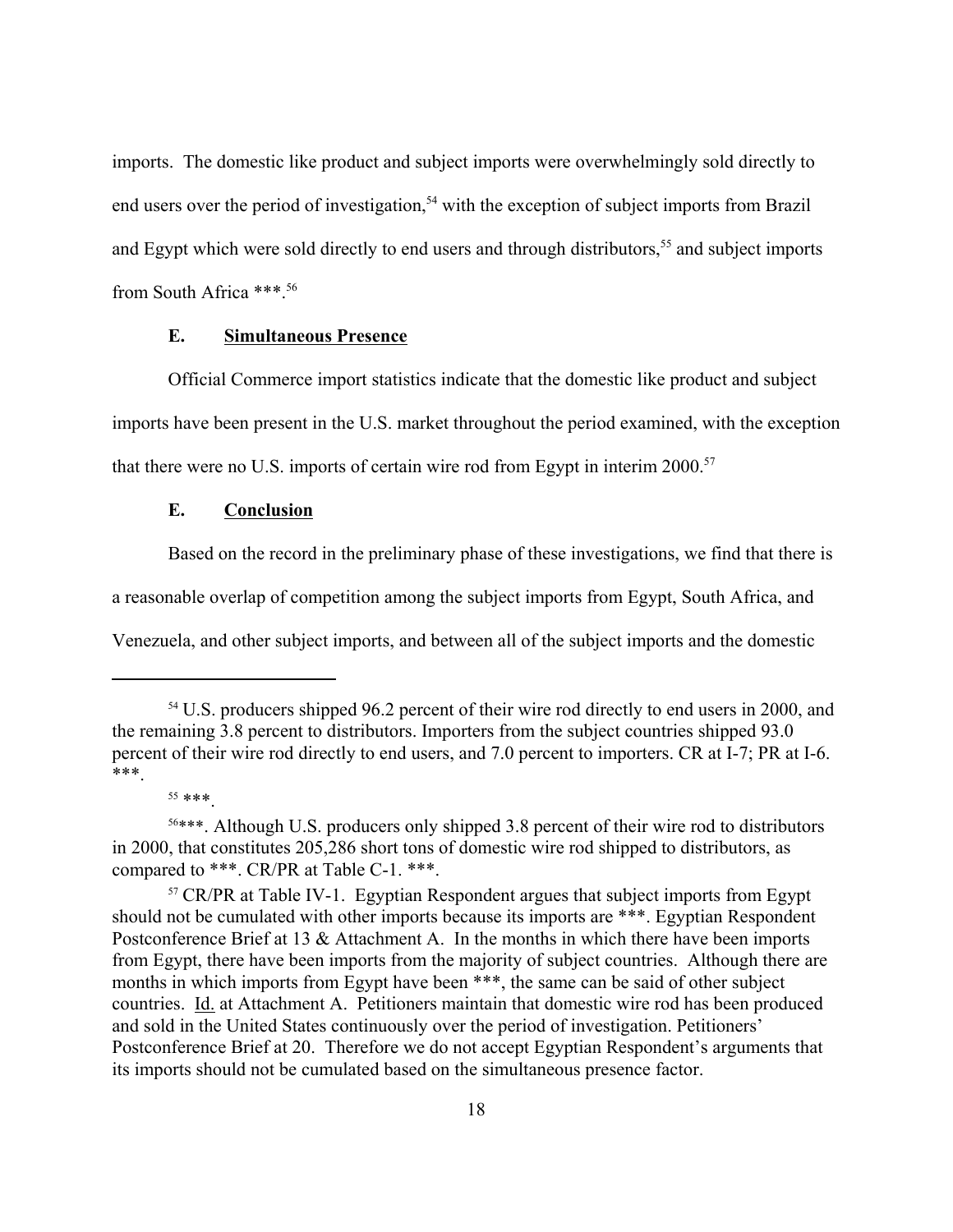like product. With respect to fungibility, we note there is generally a high degree of product fungibility between the domestic like product and subject imports from Egypt, South Africa, and Venezuela, between subject imports from Egypt, South Africa, and Venezuela, and between subject imports from these countries and imports from other subject countries. Although there is less fungibility between subject imports from Egypt and Venezuela, and subject imports from Canada and Germany, due to differences in product mix, there is significant fungibility between imports from South Africa and imports from all four countries. As we stated in our Preliminary Determinations, while in general there is broad geographic overlap for sales and offers to sell the domestic product and subject imports, competition in the Western United States may be more limited. Nevertheless, we find that a reasonable overlap of competition exists. We therefore cumulate subject imports from Egypt, South Africa, and Venezuela with each other and with subject imports from Brazil, Canada, Germany, Indonesia, Mexico, Moldova, Trinidad and Tobago, Turkey, and Ukraine for purposes of our material injury analysis of subject imports from Egypt, South Africa, and Venezuela.

# **VI. REASONABLE INDICATION OF MATERIAL INJURY BY REASON OF ALLEGEDLY LTFV SUBJECT IMPORTS FROM EGYPT, SOUTH AFRICA AND VENEZUELA**

In the preliminary phase of antidumping or countervailing duty investigations, the Commission determines whether there is a reasonable indication that an industry in the United States is materially injured by reason of the imports under investigation.<sup>58</sup> In making this

<sup>5819</sup> U.S.C. § 1671b(a) and 1673b(a).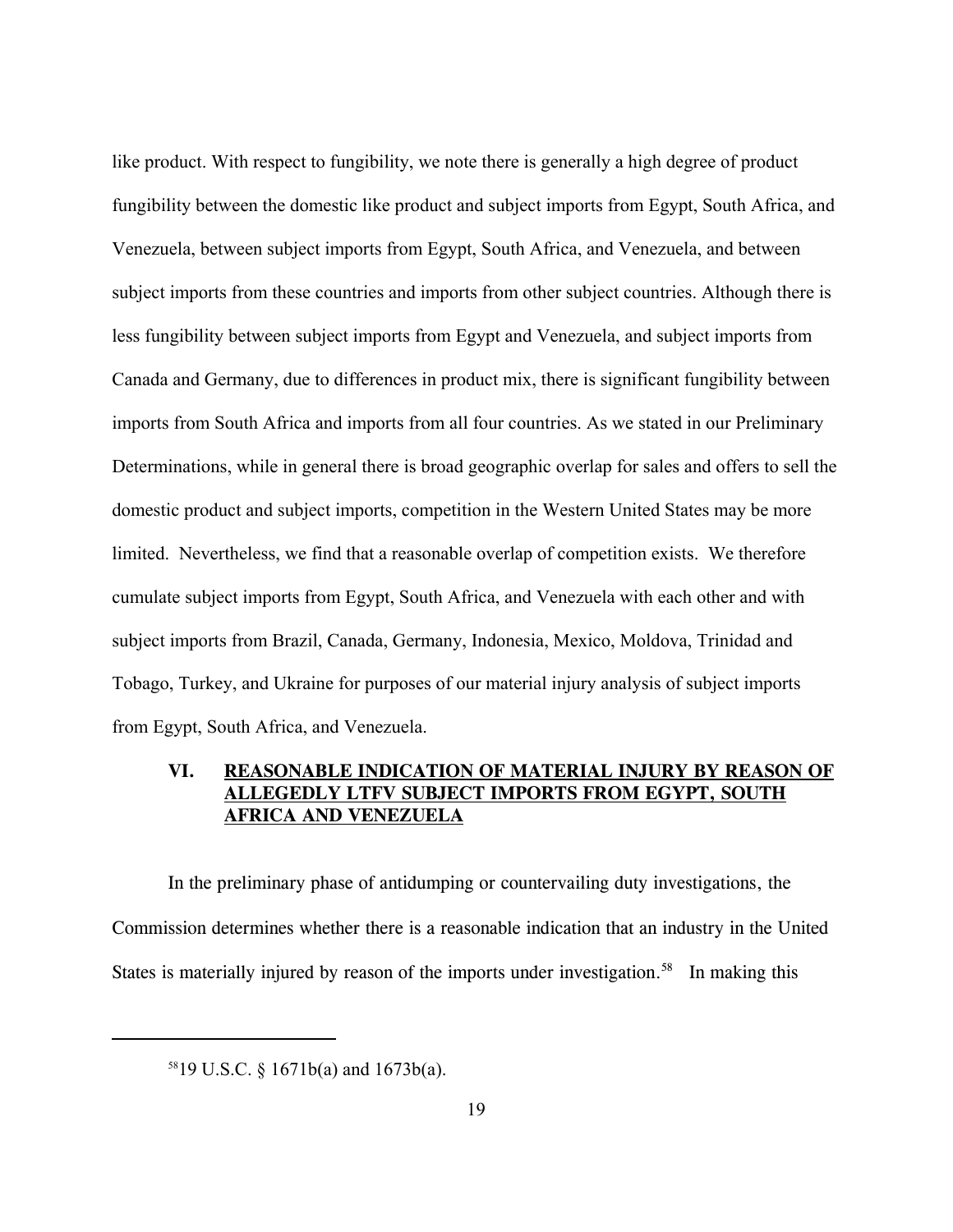determination, the Commission must consider the volume of imports, their effect on prices for the domestic like product, and their impact on domestic producers of the domestic like product, but only in the context of U.S. production operations.<sup>59</sup> The statute defines "material injury" as "harm which is not inconsequential, immaterial, or unimportant."60 In assessing whether there is a reasonable indication that the domestic industry is materially injured by reason of subject imports, we consider all relevant economic factors that bear on the state of the industry in the United States.<sup>61</sup> No single factor is dispositive, and all relevant factors are considered "within the context of the business cycle and conditions of competition that are distinctive to the affected industry."62

For the reasons discussed below, we determine that there is a reasonable indication that the domestic industry producing wire rod is materially injured by reason of subject imports from Egypt, South Africa, and Venezuela that are allegedly sold in the United States at less than fair value.<sup>63</sup> In general, we have adopted our material injury findings from our Preliminary Determinations. In the following analysis, we have noted the instances in which our findings and data in these remand determinations differ from those of our Preliminary

- $60$  19 U.S.C. § 1677(7)(A).
- $61$  19 U.S.C. § 1677(7)(C)(iii).
- $62$  19 U.S.C. § 1677(7)(C)(iii).

 $5919$  U.S.C. § 1677(7)(B)(I). The Commission "may consider such other economic factors as are relevant to the determination" but shall "identify each [such] factor . . . [a]nd explain in full its relevance to the determination." 19 U.S.C. § 1677(7)(B). See also Angus Chemical Co. v. United States, 140 F.3d 1478 (Fed. Cir. 1998).

<sup>&</sup>lt;sup>63</sup> We also cumulate imports from Trinidad and Tobago for purposes of these inquiries as to the above-listed countries.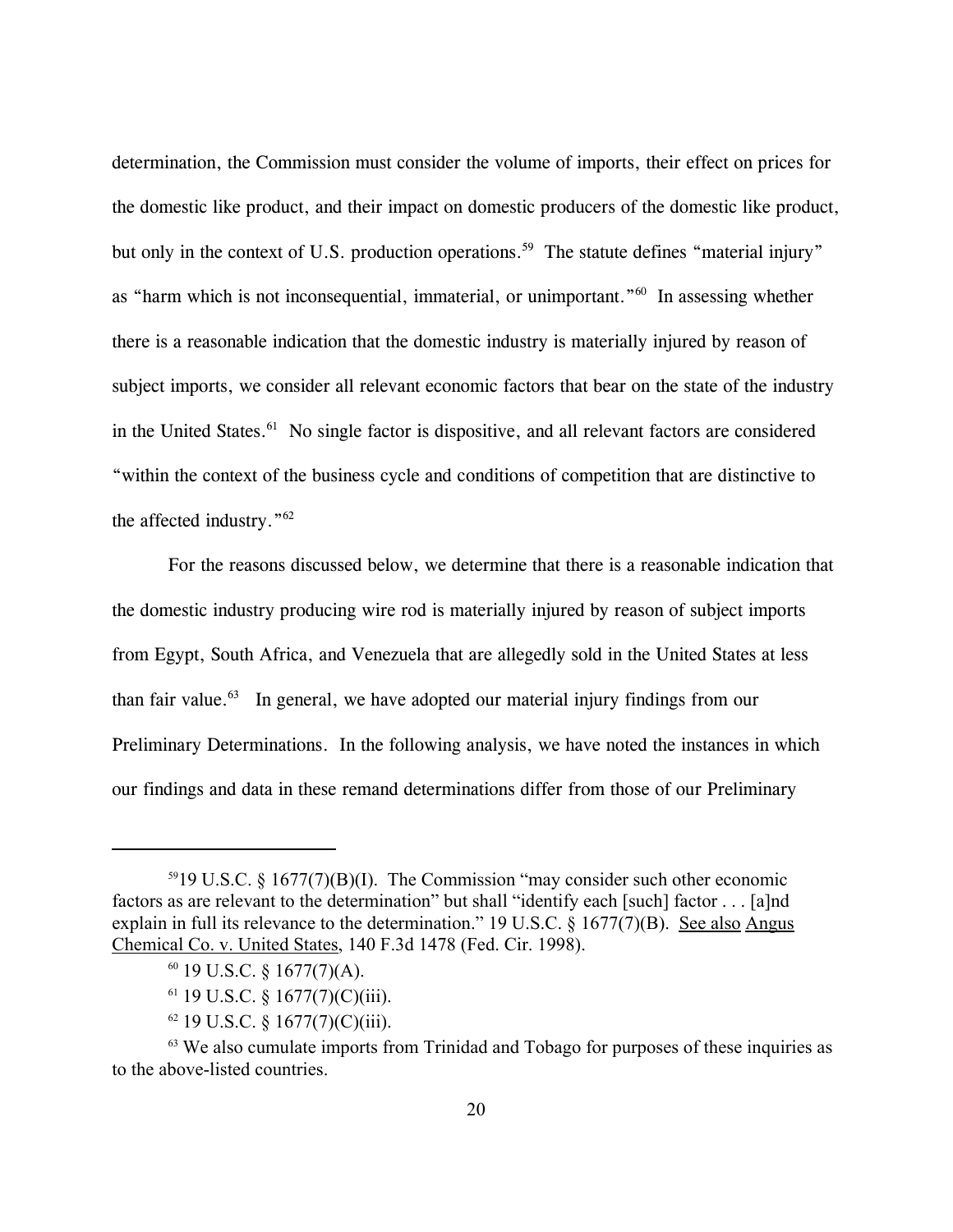Determinations. These differences are caused by the additional subject imports from Egypt, South Africa, and Venezuela that we have cumulated with other subject imports in these remand investigations.

### **A. Conditions of Competition**

We adopt the conditions of competition for this industry found in our Preliminary Determinations, except for the following data, which have been modified.

Nonsubject imports in the domestic market declined steadily from 9.4 percent in 1998 to 6.3 percent in 2000. They were only slightly higher in interim 2001 (5.3 percent) as compared to interim 2000 (5.0 percent). $64$ 

# **B. Volume Effects of the Cumulated Subject Imports**

The legal standard for analyzing volume effects was set forth in the Preliminary Determinations. We adopt our earlier findings regarding the volume of subject imports, as set forth in the Preliminary Determinations, except as altered by the revised data.

The volume of cumulated subject imports increased steadily from 1998 to 2000, and was slightly larger in interim 2001 compared to interim 2000. The volume of subject imports increased from 1.8 million short tons in 1998 to 2.2 million short tons in 1999 and to 2.6 million short tons in 2000. The volume of subject imports was 1.18 million short tons in interim 2001, compared to  $1.15$  million short tons in interim  $2000.^{65}$ 

The U.S. market share of cumulated subject imports rose steadily over the period of

<sup>64</sup>CR/PR at Table IV-5.

<sup>65</sup>CR/PR at Table IV-1.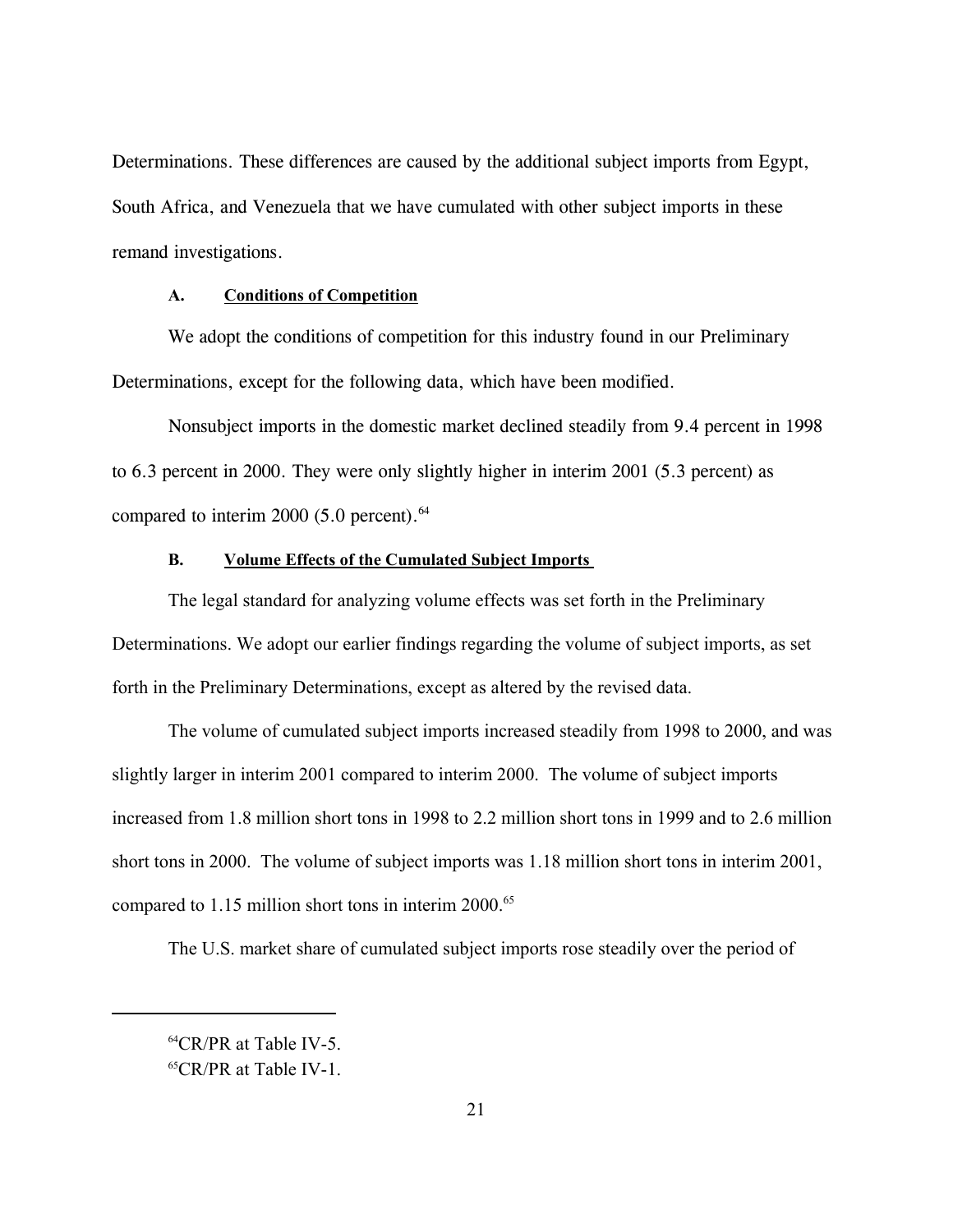investigation at the expense of domestic producers. Cumulated subject imports continued to gain market share in interim 2001, in the face of overall decreasing consumption. Cumulated subject imports, measured in quantity, accounted for 22.2 percent of the total U.S. market in 1998, 26.6 percent in 1999, and 30.1 percent in 2000. Subject imports accounted for 33.9 percent of the U.S. market in interim 2001 compared to 27.4 percent in interim 2000.<sup>66</sup> During that same period, the domestic producers' share of the market, measured in quantity, decreased from 68.5 percent in 1998 to 65.9 percent in 1999 and to 63.6 percent in 2000. The domestic producers' share of the U.S. market was 60.8 percent in interim 2001 compared to 67.6 percent in interim  $2000^{67}$ 

For purposes of the preliminary phase of these investigations, we therefore find the volume of cumulated subject imports, both absolutely and relative to consumption, to be significant.

# **C. Price Effects of the Cumulated Subject Imports**

The legal standard for analyzing price effects was set forth in the Preliminary Determinations. We adopt our earlier findings regarding price effects for this market, as set forth in the Preliminary Determinations, except for the following data which has been amended.

Of the 326 quarterly comparisons available in this record, subject imports undersold domestic products in 248 instances, or 76.1 percent of all comparisons.<sup>68</sup> Underselling margins

<sup>66</sup>CR/PR at Table IV-5.

<sup>67</sup>CR/PR at Table IV-5.

<sup>68</sup>CR/PR at Table V-8.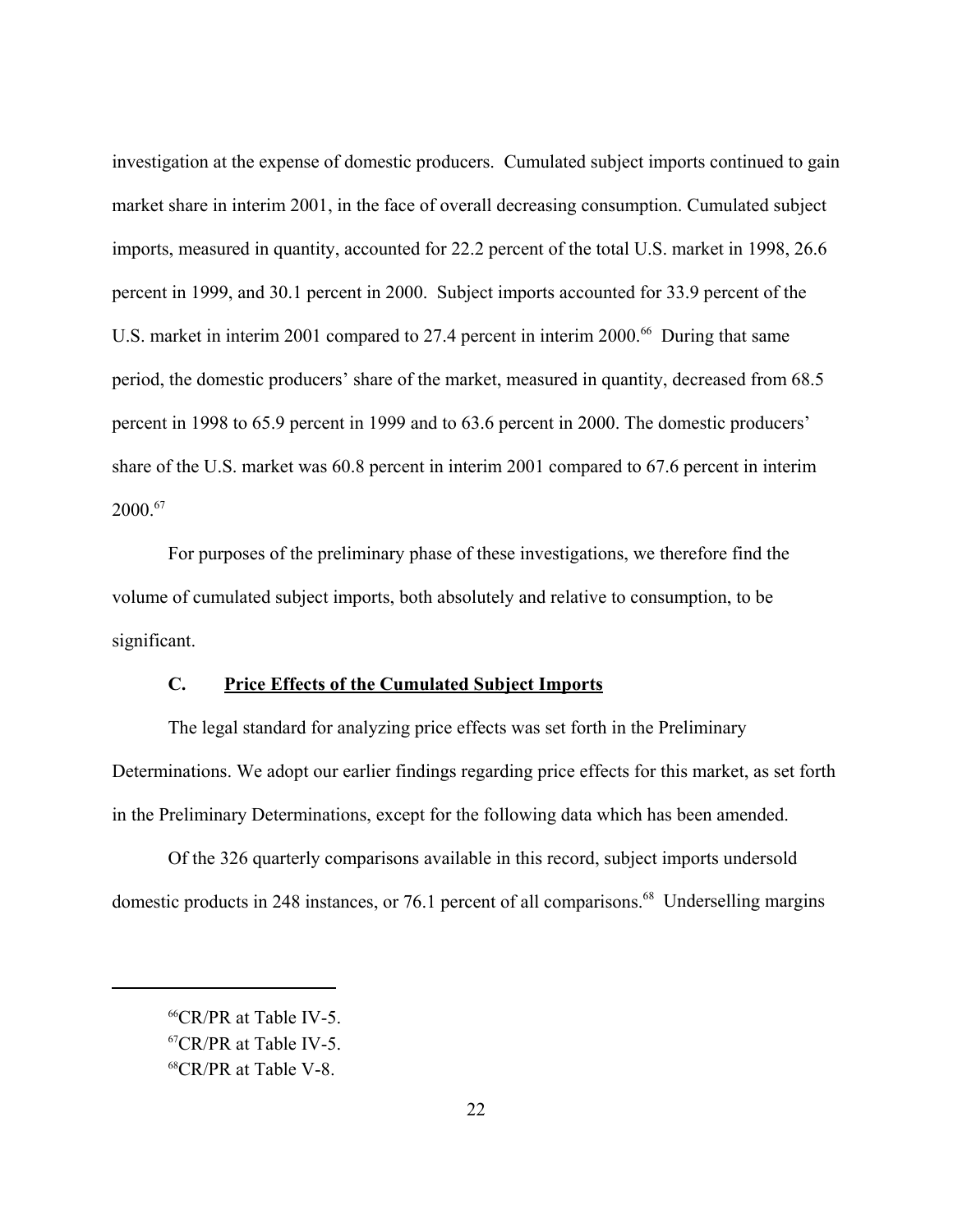in those quarterly comparisons ranged from \*\*\* percent to \*\*\* percent.<sup>69</sup> Prices for the domestic like product declined, and prices for subject imports, including prices for subject imports from Egypt, South Africa, and Venezuela, generally declined over the period of investigation.<sup>70</sup>

We therefore find that there has been significant price underselling by cumulated subject imports of the domestic product, and that cumulated subject imports have depressed prices of domestically produced wire rod to a significant degree.

### **D. Impact of Cumulated Subject Imports**

The legal standard for analyzing impact was set forth in the Preliminary Determinations. We adopt our earlier findings regarding the impact of subject imports on the domestic industry, as set forth in the Preliminary Determinations.<sup>71 72</sup> For the reasons set forth in the Preliminary Determinations, we find that cumulated subject imports are having a significant adverse impact on the domestic industry producing wire rod.

<sup>69</sup>CR/PR at Tables V-3-V-7.

<sup>70</sup> CR/PR at Tables V-3-V-7.

 $71$  The statute instructs the Commission to consider the "magnitude of the dumping" margin" in an antidumping proceeding as part of its consideration of the impact of imports. 19 U.S.C.  $\S 1677(7)(C)(iii)(V)$ . In its notice of initiation of the antidumping duty investigations, Commerce stated that the estimated dumping margins were as follows for Egypt, South Africa and Venezuela: Egypt, from 14.95 to 59.64; South Africa, 13.32 percent; Venezuela, from 12.68 to 21.02 percent. 66 Fed. Reg. 50164 et seq. (Oct. 2, 2001).

 $72$ Commissioner Bragg notes that she does not ordinarily consider the magnitude of the margin of dumping to be of particular significance in evaluating the effects of subject imports on domestic producers. See Separate and Dissenting Views of Commissioner Lynn M. Bragg in Bicycles from China, Inv. No. 731-TA-731 (Final), USITC Pub. 2968 (June 1996); Anhydrous Sodium Sulfate from Canada, Inv. No. 731-TA-884 (Preliminary), USITC Pub. 3345 (Sept. 2000) at 11 n.63.